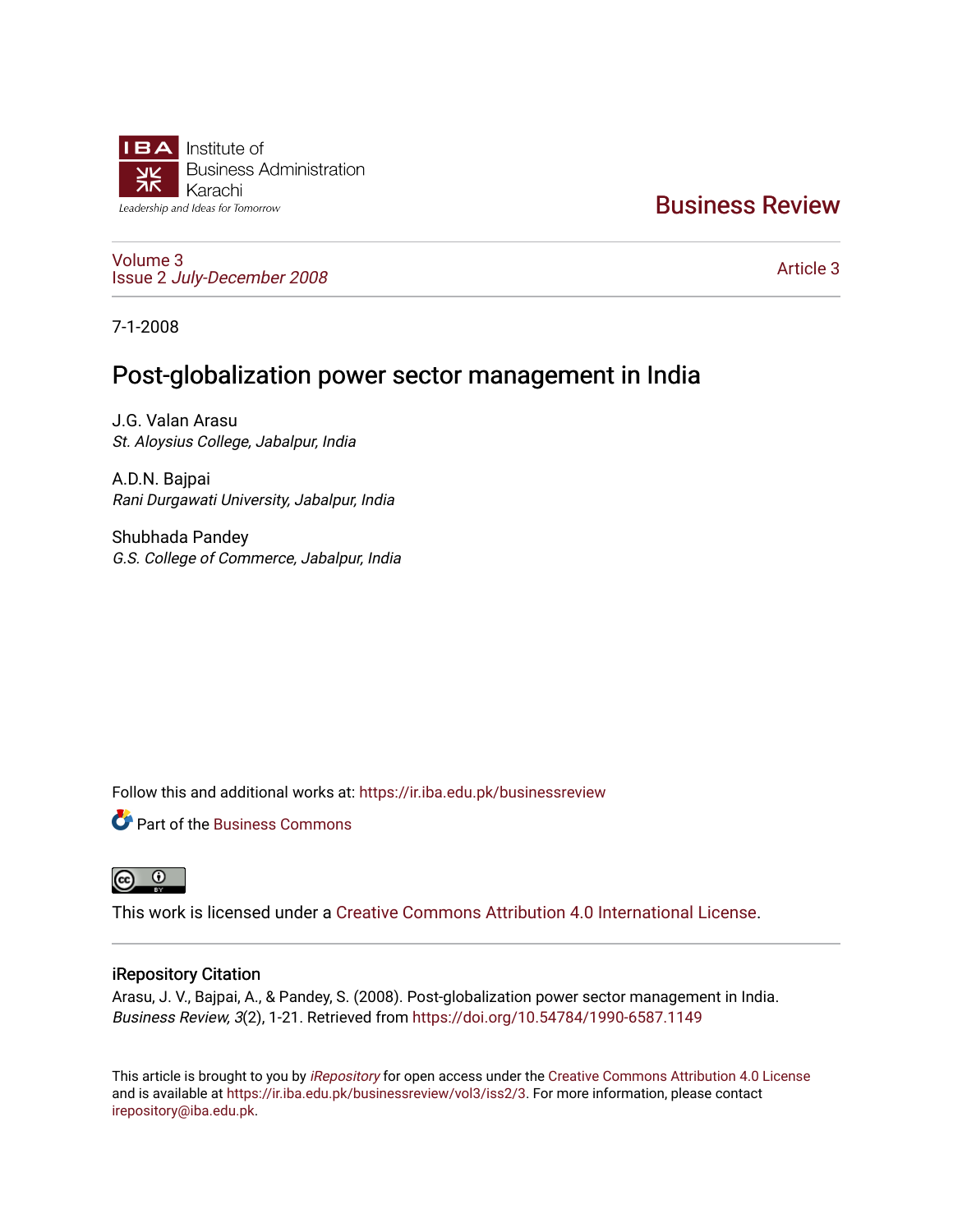# **ARTICLE**

# **Post - Globalization Power Sector Management in India**

**J.G. Valan Arasu**  St. Aloysius College, Jabalpur, India

**A.D.N. Bajpai**  Rani Durgawati University, Jabalpur, India

**Shubhada Pandey**  G.S. College of Commerce, Jabalpur, India

#### **INTRODUCTION**

ower is a key infrastructure, which is the backbone and prime mover of the Power is a key infrastructure, which is the backbone and prime mover of the economic development of any country because power is required for all the sectors of economy which include agriculture, industries, service, information and technology, transport and others. The term energy has been employed to designate not only chemical energy, but also kinetic energy, mechanical energy, electrical energy, radiant energy and thermal energy. These six energy sources play a vital role in the economic development of a nation, because energy facilitate to grow food; keep people alive; transport people and goods; fuel economic development and sustain the economic system.

Economic growth too is driven by energy in the form of finite resources such as coal, oil and gas or in renewable forms such as hydroelectric, wind, solar and biomass, or its converted form, electricity. Modern economists believe that an index of energy could be used as an index of capital because in "economic parlance, energy caters both to the direct consumption and the production of goods: as consumer goods, their consumption tends to vary with changes in income and consumer preferences; as an input in production, their availability and increasing quantity are a sin-qua-non of r[i](#page-20-0)sing national income." (Ramaswamy and Chelvam  $-1997$ )<sup>i</sup>

#### **POWER AND ECONOMIC DEVELOPMENT**

Energy is considered to be the prime mover of economic development and growth. A comprehensive energy regression analysis will indicate a positive relationship between aggregate economic performance and total commercial energy consumption. According to Anil Kadodkar (2004)<sup>[ii](#page-20-1)</sup> "Energy is the engine for the growth. It multiplies human labour and increased productivity in agriculture, industry as well as services. Easy access to modern energy services holds the key to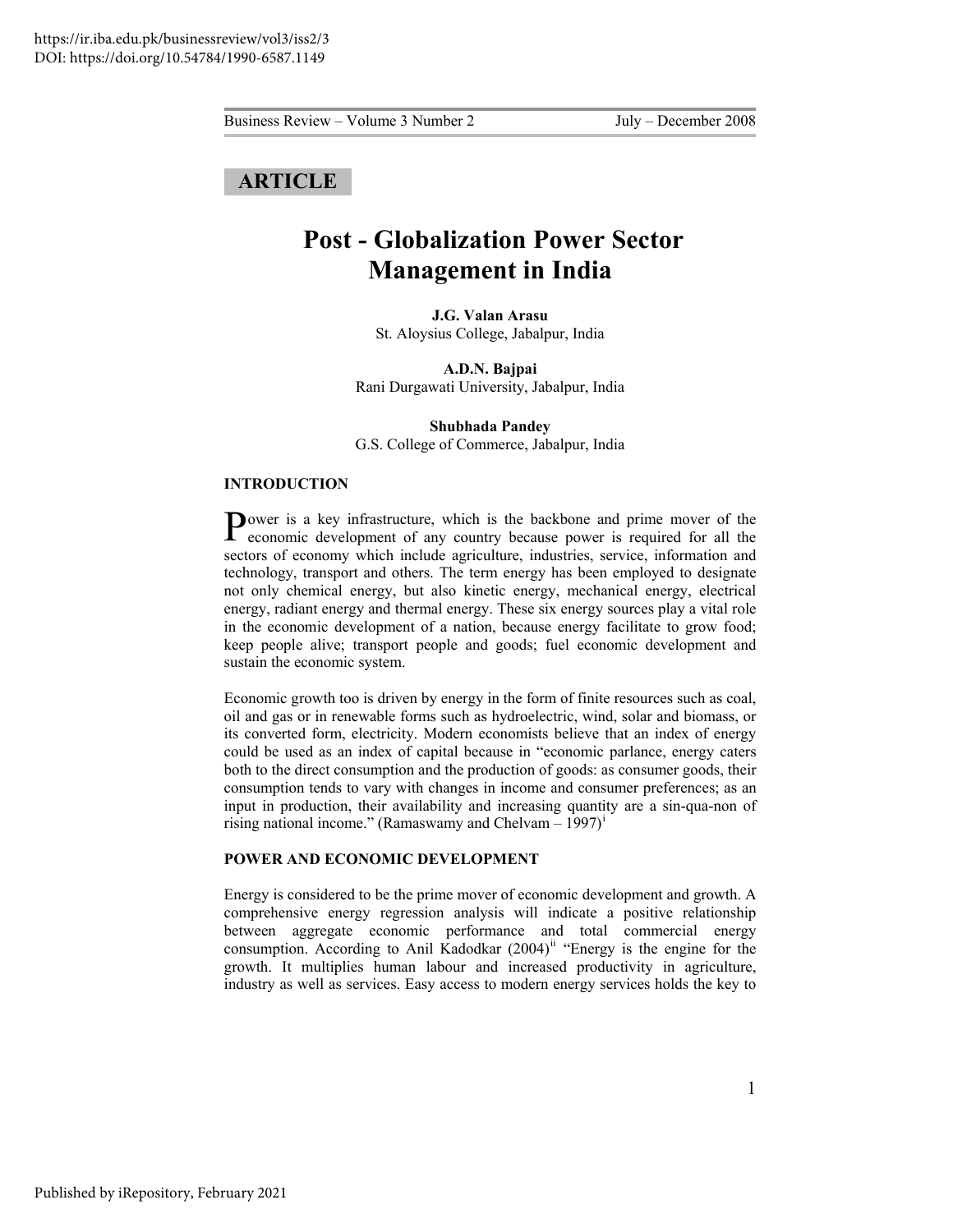development." Therefore, the availability of quality power in the required quantity is one of the most important determinants in the success of the country's development. In addition providing adequate and affordable electric power is essential for economic development, human welfare and higher standard of living. India being a developing country with increasing population makes power the critical infrastructure for India.

The draft of Fifth Five-Year Plan of Government of India  $(1974-79)^{iii}$  $(1974-79)^{iii}$  $(1974-79)^{iii}$  thus stated "Electricity is the most versatile form of energy and provides an infrastructure for economic development. It is a vital input for industry and agriculture, and is of particular importance to a developing rural sector, which needs more power for its agricultural operations, for its small scale and agro industries. All sectors of the economy need electricity for their common needs of water supply, transport, communication and domestic lighting. Given the large scale dependence on lift irrigation for food production, food processing and preservation industries, the increase in the power-intensive industries such as aluminum, fertilizer, petrochemicals, etc., and the increasing dependence on electric traction for transport, there is hardly any community or sector which is not affected by a power shortage today. The future development of the country, therefore, will depend upon the rate of growth of power generation capacity."

The draft of Ninth F[iv](#page-20-1)e-Year Plan of Government of India  $(1997-2002)^{iv}$  once again reinstating the need for power for the future development and growth of the country said, "Electricity is the most versatile form of energy and provides an infrastructure for economic development. It is a vital input for industry and agriculture, and is of particular importance to a developing rural sector. The future development of the country, therefore, will depend upon the rate of growth of power generation capacity." As a result, India has taken rapid strides since independence in the power sector both in terms of enhancing power generation and in making available power to widely distributed geographical boundaries. The total installed electricity generation capacity has increased from a mere 1363 MW in 1947 to about 136970 MW in 2002- 03. The average growth rate over the entire period has been 8.6 percent per year (Table 2). The power transmission and distribution network has also grown substantially. However after six decades of independence a large percentage of the population in India, yet have no access to electricity and a number of villages are still out of reach of electrical power. About 70 per cent of the rural households are yet to get electric connections and power based economic acti[v](#page-20-1)ities.<sup>V</sup> Even per capita availability of energy is very low and India is still not in a position to overcome the power crisis. Power cuts and load shedding has become the order of the day in a number of States.

Restructuring, privatization, liberalization and globalization being the worldwide phenomenon in the power sector, the energy sector in India has witnessed rapid shift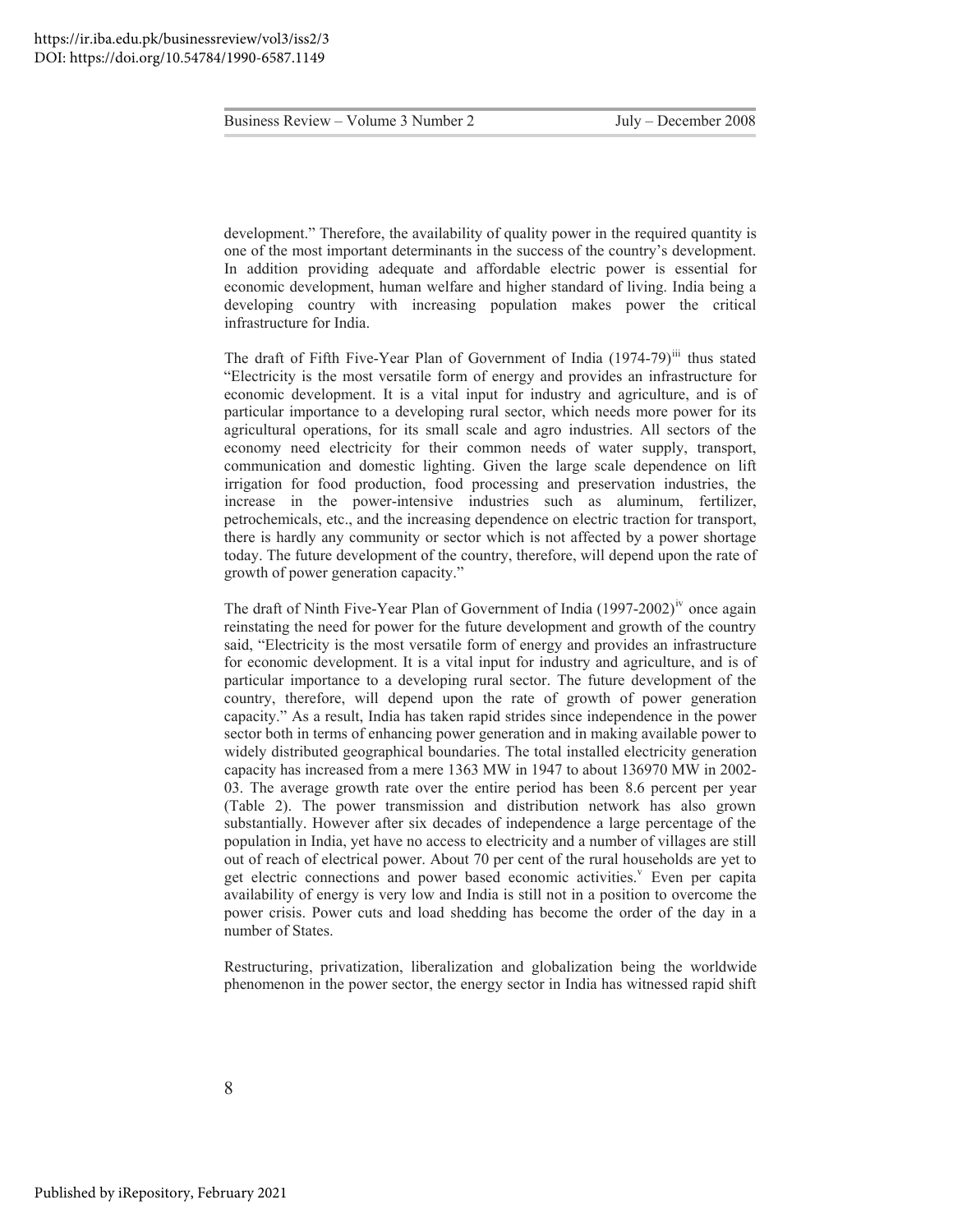in financial and political ideologies. That is why even in India many began to comment that power sector reforms were an absolute necessity because "the nation should not be left behind while the rest of the world is galloping full steam ahead towards prosperity" (Phadke and Rajan -2004).<sup>[vi](#page-20-1)</sup> Speaking on the same level a few years back when Jack Walch first came to India he said, "Infrastructure is the biggest bottleneck here… India does not have the infrastructure. The power requirement of the digital world will blow your mind…You have sent so many people back who came to set up power plants. You just do not have a chance if you do not wake up"  $(Trivedi - 2004)$ .<sup>[vii](#page-20-1)</sup>

The general driver for this transfer has been stated as 'efficiency' in resource mobilization and enhancement of supply (Venkatapathey and Priyadarshini -  $2001$ <sup>VIII</sup>. The logic for this argument is that private sector involvement and competition would lead to better resource allocation and eventually improve services for end-users of electricity services. In developing countries, according to 'Washington consensus' only privatization would raise capital for power sector investments, reduce political interference, address the problems concerning nonperforming public investments and public sector corruption, establish more efficient pricing and reap efficiency gains to enhance economic development.

At present in developing countries, reform efforts are focused on privatization of the publicly owned sector and establishment of an independent regulator. They also envisage market competition in the sector in the longer run. Here privatization efforts are partly justified on the basis of future potential gains from competition. India too has been influenced by the worldwide changes that are taking place in the power sector. Dr. Monmohan Singh the then Finance Minister presiding over the function at the Rajiv Gandhi Center for Contemporary Studies organized in Delhi justifying power sector reforms undertaken by the government said, "Experts found that power sector needed structural reforms, equipment change, mindset change, efficiency, cost reduction, competitiveness and quality to serve the economy needs." In response to this the reforms were conducted in technical and financial performance and capital availability. That is why the Electricity Act 2003 has been passed in the parliament. Inspite of reforms in the power sector, from the year 1991 onwards many states have persistent power shortages. In most of the states power shortages, both in terms of peak capacity as well as electrical energy, have been common. The energy and peaking shortage at the end of the Ninth Plan are 7.5 per cent and 12.6 per cent respectively. At the end of Tenth Plan the energy and peaking shortages are 11.6 per cent and 9.5 per cent respectively (Government of India – 2002-07).<sup>[ix](#page-20-1)</sup> As a result in many states scheduled power cuts, unscheduled outages and fluctuating voltages are common. As a result of which every consumer is forced to purchase voltage stabilizers, inverters, small diesel generator sets and burnt-out motors. Consequently all these impose large economic costs. To understand why this has been the case, it is necessary to critically examine the power sector in India.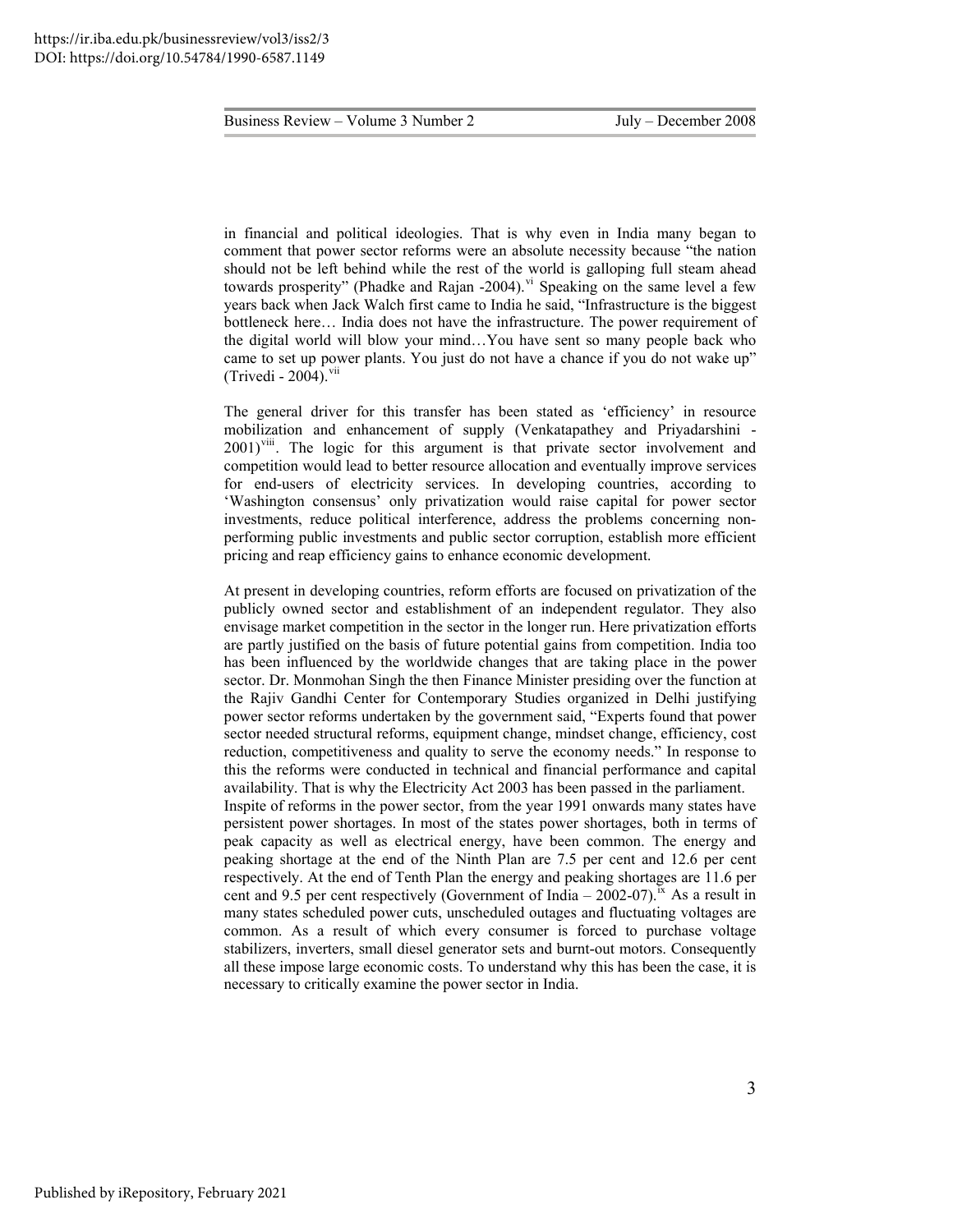Till 1991 the power sector was mainly in the public sector. With a few exceptions, electricity distribution and supply, was the prerogative of state electricity boards (SEBs) of respective governments. SEBs also set up and operated generating plants. There were also central government agencies that set up and operated large generating plants that served more than one state. The Ministry of Power is responsible for making policy and planning in India's power sector The Central Electricity Authority and the new Central Electricity Regulatory Commission share regulatory responsibilities. Eleven state electricity regulatory commissions have been established and two are already fully operational. Two state-owned corporations play key roles in India's power sector: National Thermal Power Corporation, India's largest generator, and Power grid, which operate the national transmission system. State-level generation, transmission, and distribution is largely in the hands of state electricity boards, most of which are in poor physical and financial health. The power sector depends heavily on Coal India, Ltd., Indian Railways, and the Gas Authority of India, Ltd. for fuel supply.

# **ELECTRICITY REQUIREMENT AND AVAILABILITY**

India's installed capacity for power generation has tripled over the years and now exceeds 101000 MW. However, "the total demand is expected to increase by another 3.5 times in the next two decades, even under a best-case scenario that envisions intensified efforts to modernize power plants, improve transmission and distribution efficiency and adopt more efficient generation technologies." (Gupta – 2004)<sup>[x](#page-20-1)</sup> The soaring demand for power will necessitate a tripling of the installed generation capacity from 101000 to 292000 MW over the next two decades. **Table 1** shows how the sizable shortages of both capacity and energy have persisted from the years 1981- 82 to 2000-01 even after economic liberalization. From table it is clear that in the year 2000-01 the total percentage of power shortage was only 7.2 per cent. Over the eighth five years plan the shortage of power percentage is increased to 7.8 per cent. In the year 2000-01 total power requirement was 496266 million units but the total availability of power was 457557 million units and the total shortage was 38709 million units. The power shortages reflect inadequate investment in building generating capacity and transmission network. With regard to the change in the availability of electricity in 2000-01, it was just 3.9 per cent which is much lower in comparison to the change in the availability of electricity in the year 1981-82. In the year 1981-82 the total change in the availability of power is 9.8 per cent.

From the year 1981-82 to 1990-91 the total change in the availability of electricity is 90.3 per cent, but from 1992-93 to 2000-01 the total change in the availability of electricity is just 66.8 per cent. This is much lower than what was achieved before the liberalization process. However, total energy deficit during post-liberalization period was -73.7 percent where as during pre-liberalization period energy deficit was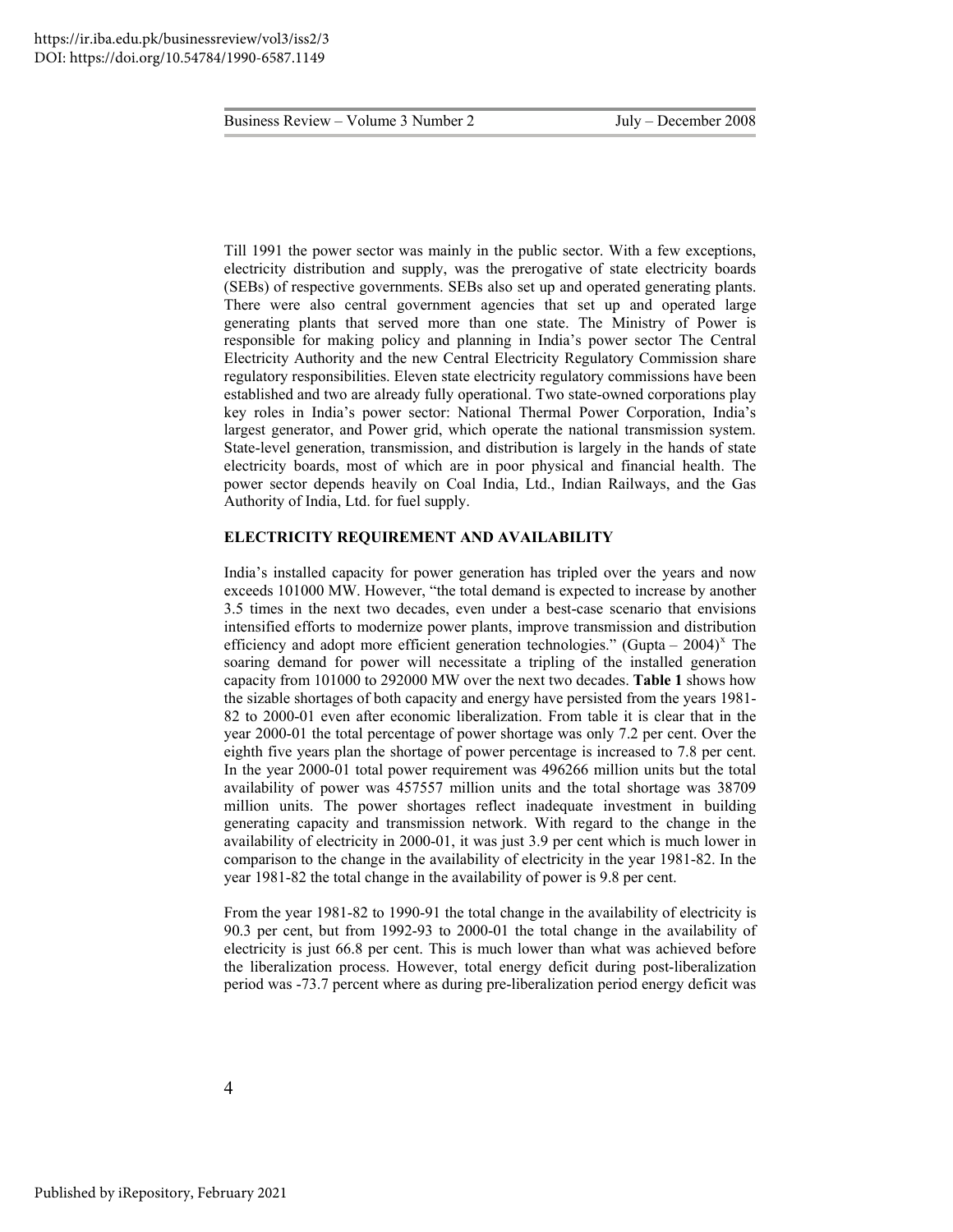| Business Review – Volume 3 Number 2 |
|-------------------------------------|
|-------------------------------------|

-82.7 percent. This means that during post-liberalization period government has succeeded in reducing power deficit by 9 percent. After considering various reforms implemented, considered and discussed in the power sector during reforms period reduction of just 9 per cent deficit can not be considered as a considerable achievement during post-liberalization period.

#### **Table 1**

# **Electricity Requirement and Availability**

| Year                    | Requirement<br>(million KwH) | Availability | % Change in<br>(million KwH) requirements | % Change in<br>availability | Energy<br>Deficit |
|-------------------------|------------------------------|--------------|-------------------------------------------|-----------------------------|-------------------|
| 1981-82                 | 120118                       | 113928       | 7.6                                       | 9.8                         | $-11.9$           |
| 1982-83                 | 136849                       | 121311       | 5.9                                       | 6.5                         | $-11.4$           |
| 1983-84                 | 145284                       | 130122       | 6.2                                       | 7.3                         | $-10.4$           |
| 1984-85                 | 155432                       | 145393       | 7.0                                       | 11.7                        | $-6.5$            |
| 1985-86                 | 170746                       | 157301       | 9.9                                       | 8.2                         | $-7.9$            |
| 1986-87                 | 192356                       | 173803       | 12.7                                      | 10.5                        | $-9.6$            |
| 1987-88                 | 210993                       | 187873       | 9.7                                       | 8.1                         | $-11.0$           |
| 1988-89                 | 223194                       | 206326       | 5.8                                       | 9.8                         | $-7.6$            |
| 1989-90                 | 247762                       | 228784       | 11.0                                      | 10.9                        | $-7.7$            |
| 1990-91<br><b>Total</b> | 267632                       | 246941       | 8.0<br>83.8                               | 7.9<br>90.3                 | $-7.7$<br>$-82.7$ |
| 1991-92                 | 288071                       | 260136       | 8.0                                       | 9.0                         | $-6.9$            |
| 1992-93                 | 305266                       | 282384       | 5.6                                       | 4.9                         | $-7.5$            |
| 1993-94                 | 323252                       | 303681       | 5.9                                       | 7.5                         | $-6.1$            |
| 1994-95                 | 352260                       | 329255       | 9.0                                       | 8.4                         | $-6.5$            |
| 1995-96                 | 389721                       | 356441       | 10.6                                      | 8.3                         | $-8.5$            |
| 1996-97                 | 413490                       | 371395       | 6.1                                       | 4.2                         | $-10.2$           |
| 1997-98                 | 436258                       | 394989       | 5.5                                       | 6.4                         | $-9.5$            |
| 1998-99                 | 446584                       | 421488       | 2.4                                       | 6.7                         | $-5.6$            |
| 1999-00                 | 480430                       | 453205       | 7.6                                       | 7.5                         | $-5.7$            |
| 2000-01                 | 507216                       | 470777       | 5.6                                       | 3.9                         | $-7.2$            |
| <b>Total</b>            |                              |              | 66.3                                      | 66.8                        | $-73.7$           |

**Source:** Energy, Centre for Monitoring Indian Economy, Mumbai, May 2003, p. 128

5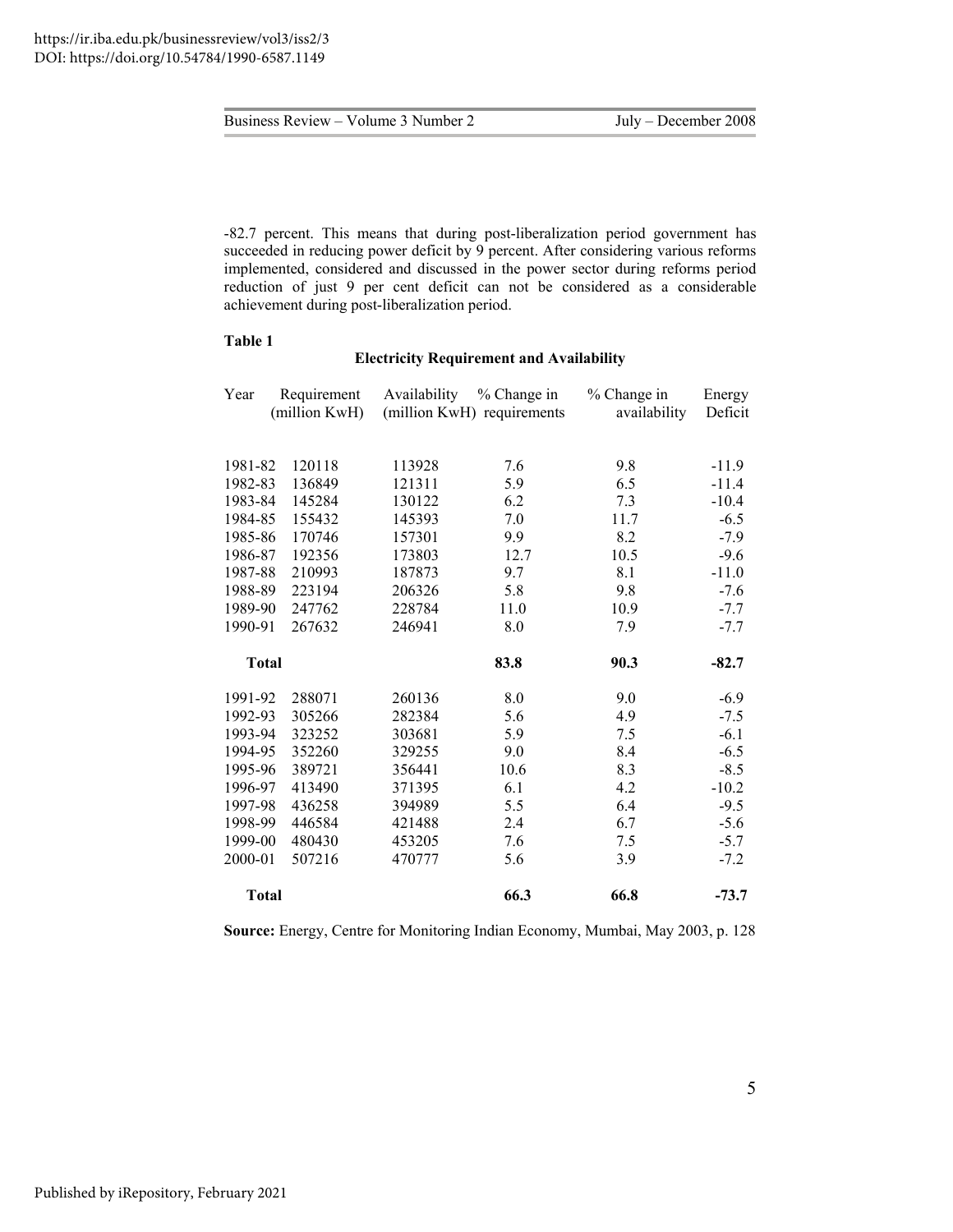#### **GROWTH OF INSTALLED CAPACITY**

The total installed capacity grew at an average annual compound growth rate of 6.65 per cent during the last four decades. It has grown from approx. 1300 MW in 1947 to 93253 MW by the end of March 1999. Despite the significant progress in capacity addition, the demand for electricity continues to outstrip the supply with the result that energy and peak shortages continue to plague the economy. The best performance was witnessed during the Seventh Plan Period (1985-90) when 21051 MW were added as against the target of 22245 MW. However, the capacity addition during Eighth Plan was only 16423 MW against the target of 30538 MW. The share of hydel capacity in the total installed capacity is only 24 percent as compared to 46 percent at the end of  $3<sup>rd</sup>$  Plan and that of thermal capacity went up to 76.4 per cent from 62.3 per cent. Out of the total installed plant capacity in 1997-98, 63.3 per cent was owned by the States, 30.7 percent by the Centre, and 6 per cent was in the private sector.

#### **Table 2**

#### **Growth of Installed Generation Capacity**

| Year    | Hydro | Thermal | Utilities | Total |     | Non-Utilities | (Thousand MW)<br>Geothermal/Solar |
|---------|-------|---------|-----------|-------|-----|---------------|-----------------------------------|
|         |       |         | Nuclear   |       |     |               | Wind/Biomass                      |
| 1980-81 | 11.8  | 17.6    | 0.9       | 30.3  | 3.1 | 33.4          |                                   |
| 1981-82 | 12.2  | 19.3    | 0.9       | 32.4  | 3.4 | 35.8          |                                   |
| 1982-83 | 13.1  | 21.4    | 0.9       | 35.4  | 3.9 | 39.3          |                                   |
| 1983-84 | 13.9  | 24.4    | 1.1       | 39.4  | 4.4 | 43.8          |                                   |
| 1984-85 | 14.5  | 27.0    | 1.1       | 42.6  | 5.1 | 47.7          |                                   |
| 1985-86 | 15.5  | 30.0    | 1.3       | 46.8  | 5.5 | 52.3          |                                   |
| 1986-87 | 16.2  | 31.8    | 1.3       | 49.3  | 5.7 | 55.0          |                                   |
| 1987-88 | 17.3  | 35.6    | 1.3       | 54.2  | 6.3 | 60.5          |                                   |
| 1988-89 | 17.8  | 39.7    | 1.5       | 59.0  | 7.5 | 65.5          |                                   |
| 1989-90 | 18.3  | 43.8    | 1.5       | 63.6  | 8.2 | 71.8          |                                   |
| 1990-91 | 18.8  | 45.8    | 1.5       | 66.1  | 8.6 | 74.7          | 0.02                              |

### **Percentage of change as on 1990-91 over 1980-81 in total installed generation capacity is 118.15 per cent**

| 1991-92 | - 192 | 48 1 | 1.8 | 69 1 | 93   | 784   | 0.03 |
|---------|-------|------|-----|------|------|-------|------|
| 1992-93 | 196   | 50.7 | 20  | 723  | 10-1 | 82.4  | 0.03 |
| 1993-94 | 204   | 544  | 2.0 | 76.8 | 10.7 | 87.5  | 0.04 |
| 1994-95 | 20.8  | 58 1 | 22  | 811  | 11.2 | 923   | 0.05 |
| 1995-96 | 21.0  | 60 I | 22  | 833  | 11 8 | 95. 1 | 0.12 |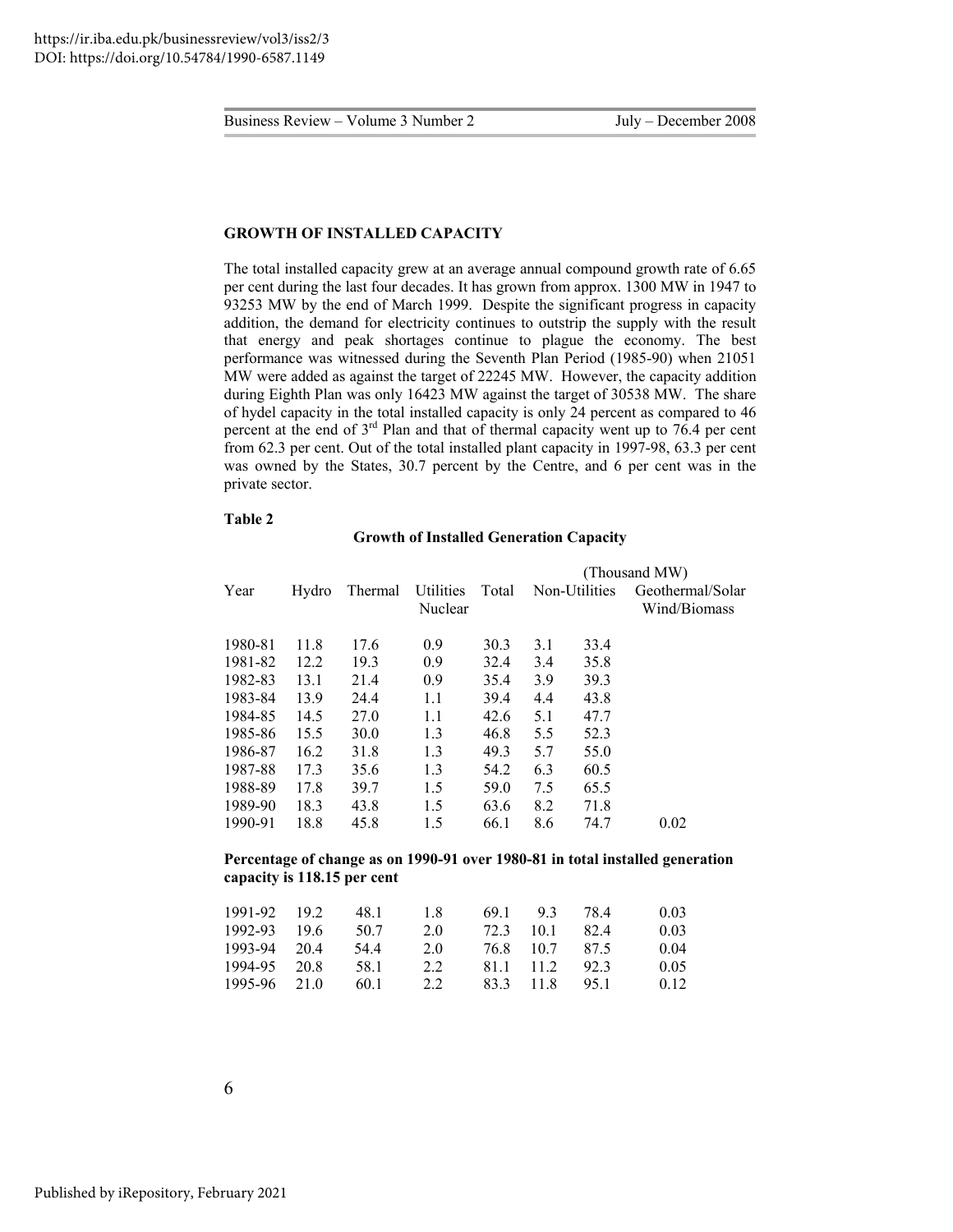| Business Review – Volume 3 Number 2 | July – December 2008 |
|-------------------------------------|----------------------|
|                                     |                      |

| 1996-97 217 |      | 619  | 22  | 858 121 |      | 979  | 0.55 |
|-------------|------|------|-----|---------|------|------|------|
| 1997-98     | 219  | 650  | 2.2 | 89.1    | 132  | 1023 | 0.82 |
| 1998-99     | 22.4 | 68.7 | 2.2 | 933 141 |      | 1074 | 0.93 |
| 1999-00     | 23.9 | 713  | 2.7 | 979     | 14.7 | 1126 | 1.02 |
| 2000-01     | 25.1 | 73.6 | 29  | 101.6   | 154  | 1170 | 1.08 |

## **Percentage of change as on 2000-01 over 1990-91 in total installed generation capacity is 52.95 per cent**

| 2001-02 26.3 75.9 2.7 104.9 16.1 121.0 |  |  |  | 1.27  |
|----------------------------------------|--|--|--|-------|
| 2002-03 26.8 78.4 2.7 107.9            |  |  |  | -1.51 |

**Source:** Buddhadeb Ghosh & Prabir De, India Infrastructure Database 2005, Vol. II, Bookwell New Delhi, p.1098.

The capacity addition for power generation during the Eighth Five-Year Plan period was 16742 MW, which was approximately 54.8 per cent of the planned capacity addition for the period. Of the total capacity addition, the share of hydel energy was 14.5 per cent (2428 MW) and that of thermal and nuclear energy was 85.5 per cent (14314 MW) (Banerjee).<sup>[xi](#page-20-1)</sup> An aggregate capacity addition of 3239 MW was targeted for commissioning during the year 1997-98 against which the actual achievement was 3283 MW. Of this hydel energy accounted for 233 MW and thermal and nuclear energy 3050 MW.

The Ninth Plan programme envisaged a capacity addition of 40245 MW during the period 1997-2002, out of which 11909 MW will be in the central sector, 10784 MW in the State Sector and 17588 MW from Private Sector. As against this the actual energy generation has been 515.3 Billion Units. This is a compound annual growth rate of about 5.5 per cent during the Ninth Plan period. The capacity addition proposed in the Private Sector, if materializes fully, would be quite significant in the  $9<sup>th</sup>$  plan compared to earlier plans. As against the average capacity addition programme of around 8000 MW per year, the capacity addition during the first two years of Ninth Plan was only 7528.3 MW. The Ninth Plan envisaged a capacity addition of 40245 MW. But the actual capacity addition was 19015 MW.

**Table 2** illustrates total installed plant capacity in the form of hydro, thermal, wind and nuclear over the years. In 1980-81 total installed plant capacity in the power sector was 30.3 thousand MW and it further increased to 66.1 thousand MW in 1990-91. Percentage of change as on 1990-91over 1980-81 was 118.15 percent. Total installed capacity further increased to 101.6 thousand MW in 2000-01 and percentage of change as on 2000-01 was 52.95 percent. It means there has been shortfall in total installed plant capacity in comparison to pre-reforms period.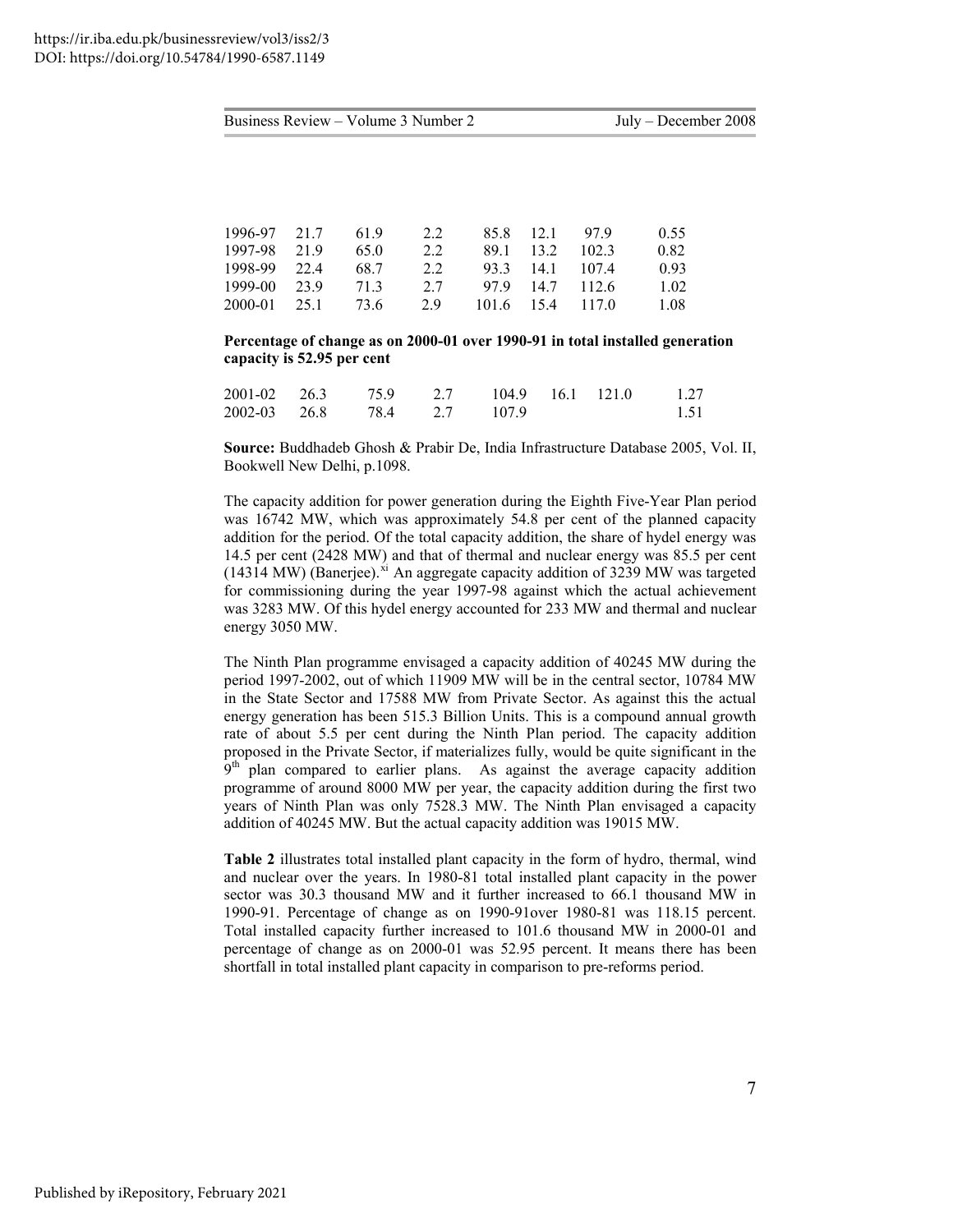Shortfall in new generation capacity addition during the Ninth Five-Year Plan is seen mostly in the private sector, because "Proposals for setting up joint-venture mega projects with American, Chinese, and Austrian power generation companies have either been taken up or are being considered. Also, there are eight fast track projects with independent producers under Government of India guarantees, already approved, although only a minor fraction of them have been taken up for actual implementation" (Banerjee 2005).<sup>[xii](#page-20-1)</sup> The main reasons for the shortfall in capacity addition according to the Tenth Plan are: "inability to get private sector projects off the ground in the absence of adequate arrangements for ensuring payment security, delay in land acquisition and environmental clearances, unresolved issues relating to fuel linkages, contractual problems, resettlement and rehabilitation problems and law and order problems" $(10^{th}$  Planning Commission – 2002-07).<sup>[xiii](#page-20-1)</sup>

#### **GROWTH OF GROSS ENERGY GENERATION**

In the early 1990s, India embarked on full-scale introduction of economic reforms thus creating way for economic growth. The GDP growth, around 4 percent in the first half of the 1990s and consecutive years the GDP stayed between 5 to 8 per cent. As a result India's primary energy consumption too expanded considerably. "BP Statistics report that India's primary energy consumption grew by 4.7 per cent year on an average from 183 MTOE in 1990, reaching 276 MTOE in 1999" (Koyama-2000).<sup>XIV</sup> It is right therefore to examine the growth of energy generation in India.

#### HYDRO POWER PLANTS

Hydroelectric power plant utilizes the potential energy of water stored in a dam built across the river. The potential energy of water is used to run water turbine to which the electric generate is coupled. The mechanical energy available at the turbine is converted into electrical energy by means of the generator. The share of hydel capacity in the total generating capacity has declined from 34 per cent at the end of the Sixth Plan to 25 per cent at the end of the Ninth Plan. The share continued to decline even during post-reforms period. Table 3 illustrates the growth of gross energy generation during pre-reforms period and post-reforms period in the energy sector. In 1980-81 the gross energy generated by hydro plants was about 56.5 billion KWH and in 1990-91 the gross energy generated by hydro plants increased to 71.7 billion KWH. Gross energy generated by hydro plants as on 1990-91 over 1980-81 was 26.90 per cent. Where as in 2000-01 the gross energy generated by hydro plants was about 74.5 billion KWH and its percentage of change as on 2000-01 over 1990- 91 was 2.34 per cent. It is 24.56 per cent less than the percentage of change in terms of gross energy generated by hydro pants during 1980-81 to 1990-91.

It means that neither the public sector nor the private sector invested in hydro means of production of energy during post-reforms period. The significantly decreasing role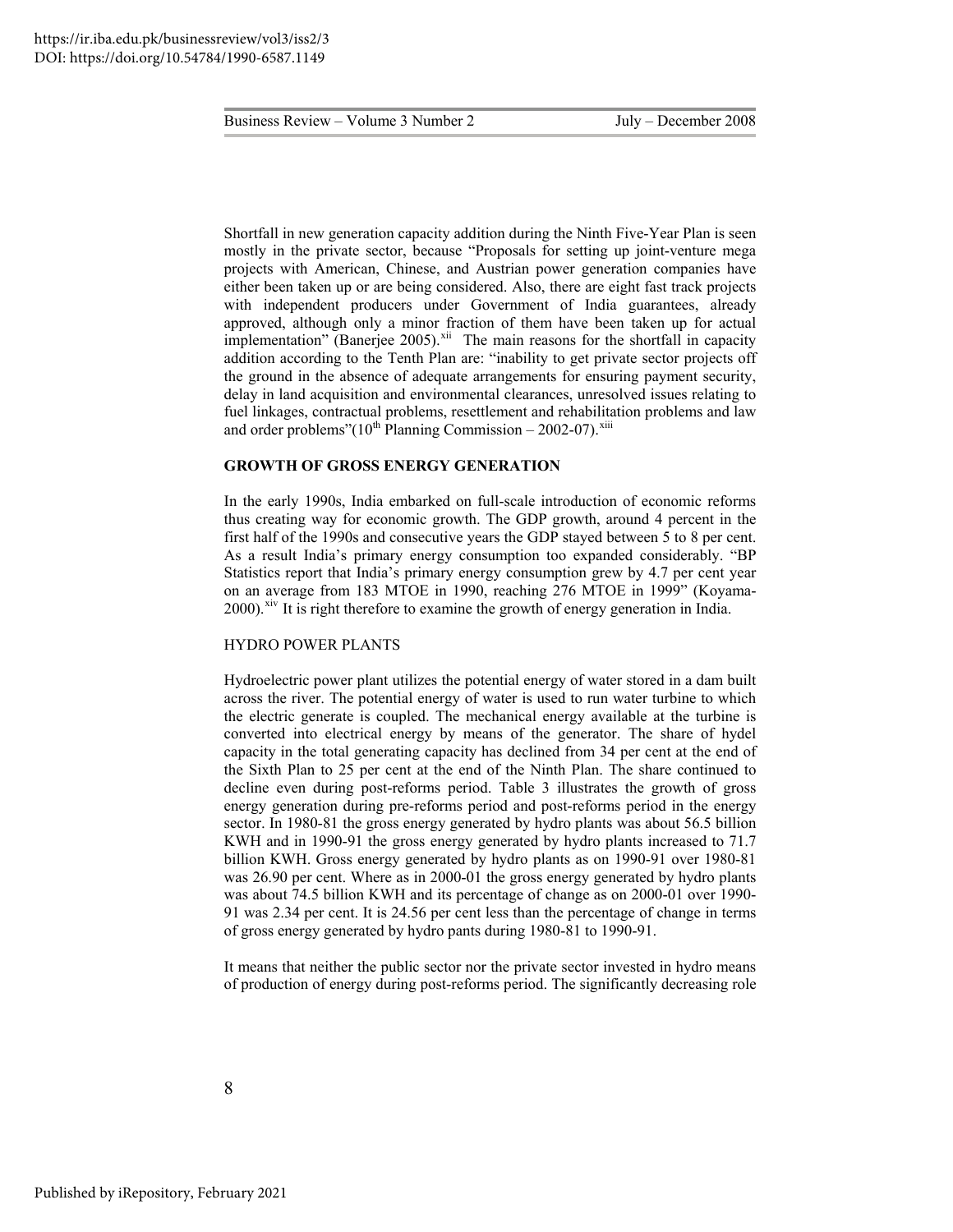of hydroelectric energy may be noted during post-reforms period. Though the raw material cost of hydroelectricity is insignificant and further is not subject to inflationary pressure, yet significant attention is not given to hydroelectric energy because too much dependence would subject energy supply to fluctuations in rainfall and vagaries of nature. It is stated that Geological uncertainty, contract management, resettlement and rehabilitation, delay in land acquisition and infrastructure development have been stated as the main reasons by the Tenth Five Year Plan for time and cost overruns in hydro projects. In order to avoid delays in project implementation and to accelerate the pace of hydro developmental projects the Tenth Five Year Plans suggests the following:

- "Bankable detailed project report based on a detailed survey should be prepared to avoid geological uncertainty.
- Contract monitoring, as distinct from project monitoring, should be emphasized.
- Land acquisition and infrastructure development should be settled and completed before the start of the project.
- Detailed ranking study and preparation of detailed feasibility report based on economic viability needs to be done.
- Adopt a national rehabilitation policy and implement the policy uniformly.
- Streamline clearances for pursuing priority projects.
- Simplify approval procedures.
- Facilitate the early financial closure of projects through a concerted approach towards multilateral agencies and other international funding sources" (Planning Commission -2002-07).<sup>[xv](#page-20-1)</sup>

#### THERMAL POWER PLANTS

Thermal power generated by coal and oil has been the major source of electric power in India. Mostly thermal power is derived from coal and only a small fraction comes from oil. The performance of the thermal power plants registered an overall improvement during the Ninth Five Year Plan. The all India average Plant Load Factor (PLF) of the thermal power plants was 64.4 per cent at the beginning of the Ninth Plan and had increased to 69.9 per cent by the end of the Plan period. However the comparative analysis of post-reforms and pre-reforms period reveals a different picture all together.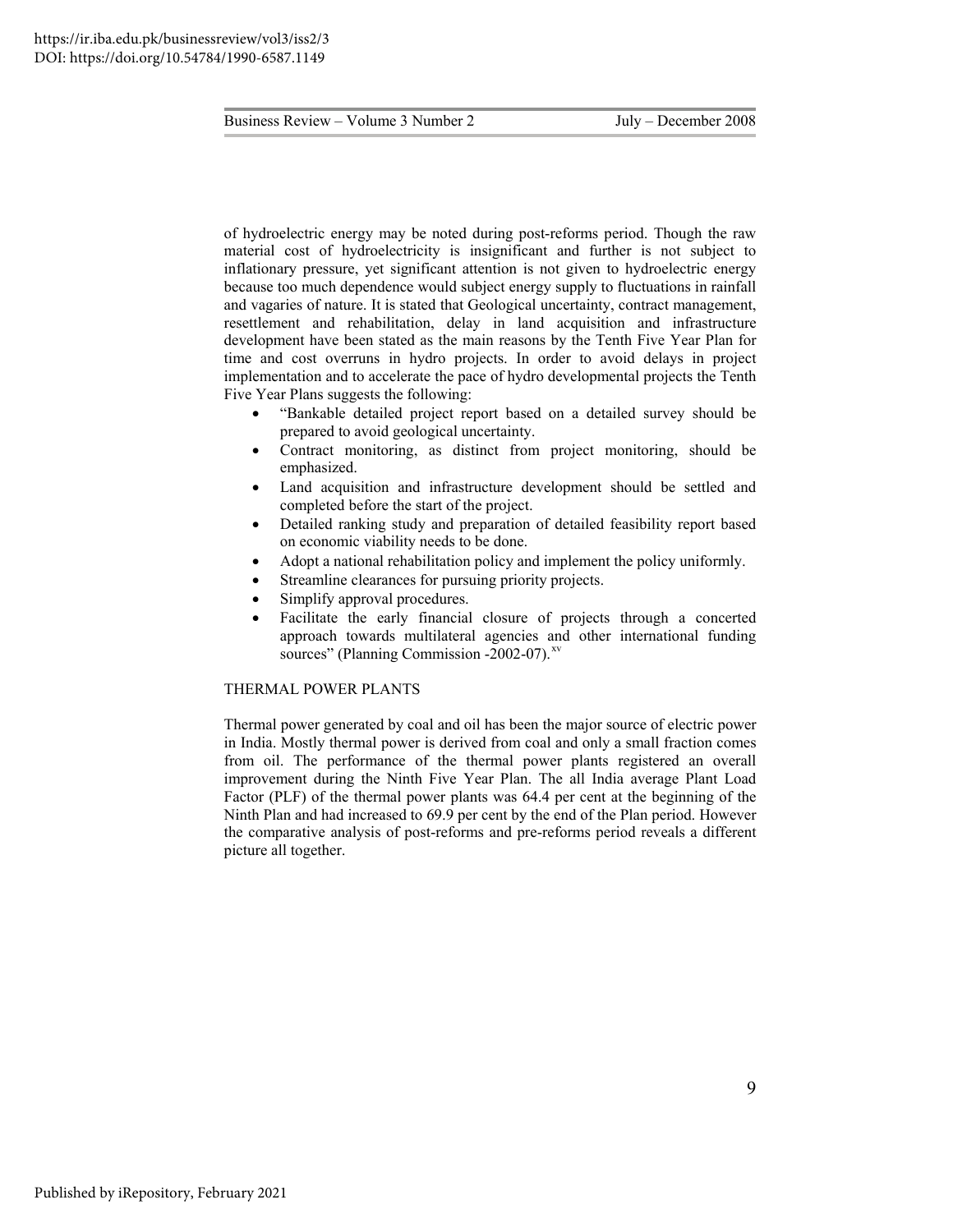# **Table 3**

# **Growth of Gross Energy Generation**

|                    |              |                            |            |                | <b>Billion KWH</b> |                |
|--------------------|--------------|----------------------------|------------|----------------|--------------------|----------------|
| Year               | Hydro        | Utilities<br>Thermal $(a)$ | Nuclear    | Total          | Non Utilities      | Total          |
| 1980-81            | 56.5         | 61.3                       | 3.0        | 120.8          | 8.4                | 129.2          |
| 1981-82            | 49.6         | 69.5                       | 3.0        | 122.1          | 9.0                | 131.1          |
| 1982-83            | 48.4         | 79.9                       | 2.0        | 130.3          | 10.0               | 140.3          |
| 1983-84            | 50.0         | 86.7                       | 3.5        | 140.2          | 10.8               | 151.0          |
| 1984-85            | 53.9         | 98.8                       | 4.1        | 156.8          | 12.3               | 169.1          |
| 1985-86            | 51.0         | 114.4                      | 5.0        | 170.4          | 13.0               | 183.4          |
| 1986-87            | 53.8         | 128.9                      | 5.0        | 187.7          | 13.6               | 201.3          |
| 1987-88            | 47.5         | 149.6                      | 5.0        | 202.1          | 16.9               | 219.0          |
| 1988-89            | 57.9         | 157.7                      | 5.8        | 221.4          | 19.9               | 241.3          |
| 1989-90            | 62.1         | 178.7                      | 4.6        | 245.4          | 23.0               | 268.4          |
| 1990-91            | 71.7         | 186.5                      | 6.1        | 264.3          | 25.1               | 289.4          |
| $%$ of             |              |                            |            |                |                    |                |
| Change             |              |                            |            |                |                    |                |
| Over               |              |                            |            |                |                    |                |
| 1980-81            | 26.90        | 204.24                     | 103.33     | 103.15         |                    |                |
| 1991-92            | 72.8         | 208.7                      | 5.5        | 287.0          | 28.6               | 315.6          |
| 1992-93            | 69.9         | 224.8                      | 6.7        | 301.4          | 31.3               | 332.7          |
| 1993-94            | 70.4         | 248.2                      | 5.4        | 324.0          | 32.3               | 356.3          |
| 1994-95            | 82.7         | 262.1                      | 5.6<br>8.0 | 350.4          | 35.1<br>38.2       | 385.5          |
| 1995-96            | 72.6<br>68.9 | 299.3                      | 9.1        | 379.9          |                    | 418.1          |
| 1996-97<br>1997-98 | 74.6         | 317.9<br>337.0             | 10.1       | 395.9<br>421.7 | 40.8<br>44.1       | 436.7<br>465.8 |
| 1998-99            | 82.9         | 353.7                      | 11.9       | 448.5          | 48.4               | 496.9          |
| 1999-00            | 80.6         | 386.8                      | 13.3       | 480.7          | 51.5               | 532.2          |
| 2000-01            | 74.5         | 408.1                      | 16.9       | 499.5          | 55.0               | 554.5          |
|                    |              |                            |            |                |                    |                |
| $%$ of             |              |                            |            |                |                    |                |
| Change<br>Over     |              |                            |            |                |                    |                |
| 1991-92            | 2.34         | 95.54                      | 152.23     | 88.99          |                    |                |
| 2001-02*           | 73.9         | 422.0                      | 19.3       | 515.2          | 58.0               | 573.2          |
| 2002-03            | 64.0         | 449.3                      | 19.4       | 532.7          |                    |                |

\* Provisional @ Includes Wind **Note:** Figures may not add up to the total owing to rounding off.

10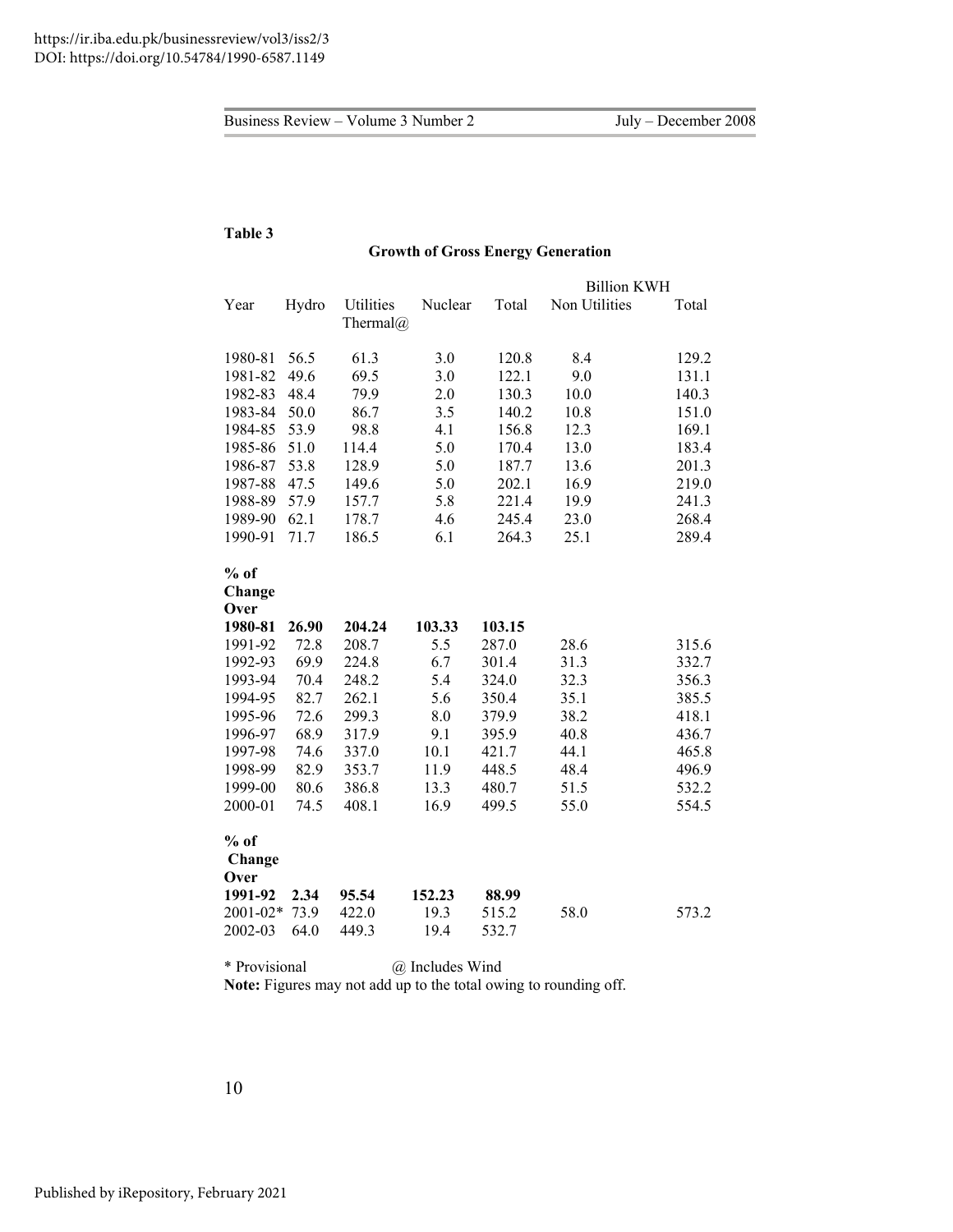**Source:** Buddhadeb Ghosh & Prabir De, India Infrastructure Database 2005, Vol. II, Bookwell New Delhi, p.1099.

The energy generated though thermal plants in 1980-81 was about 61.3 billion KWH and in 1990-91 gross energy generated through thermal plants increased to 186.5 billion KWH. Gross energy generated through thermal plants as on 1990-91 over 1980-81 was 204.24 per cent. Where as in 2000-01 the gross energy generated by thermal plants was about 408.1 billion KWH and its percentage of change as on 2000-01 over 1990-91 was 95.54 per cent. It is 108.7 per cent less than the percentage of change in terms of gross energy produced by thermal pants during 1980-81 to 1990-91. It means that neither the public sector nor the private sector invested much in thermal means of energy production during post-reforms period. However a thermal power station is liable to cause environmental pollution and air pollution. The major areas of concern are surface and groundwater pollution, noise pollution, change of land-use pattern, impact on green cover and on flora and fauna etc.

### NUCLEAR POWER PLANTS

Nuclear energy is considered to an important source of electric power. It is considered that it has environmental advantages and is also likely to be economical in the longer run. As a result comparative study between post-reforms and prereforms period on nuclear method of energy generation shows quite different picture all together in comparison to thermal and hydro method of power generation. Nuclear plants were preferred over other means of energy production during postreforms period because an expanded programme of energy generation through nuclear method would make it possible to reduce the costs of construction and power generation. Tenth Five Year Plan therefore states that "aggressive nuclear power development is essential in the context of energy security, environmental advantages and changing perceptions about nuclear power in developed countries…Improvements in nuclear technology are likely to make nuclear power more economical and total life cycle costs more competitive in comparison to other fuels."(Planning Commission  $2002-07$ )<sup>[xvi](#page-20-1)</sup>

Energy generated though nuclear plants in 1980-81 was about 3 billion KWH and in 1990-91 it increased to 6.1 billion KWH. Gross energy generated through nuclear plants as on 1990-91 over 1980-81 was 103.33 per cent. In 2000-01 gross energy generated by nuclear plants was about 16.9 billion KWH and its percentage of change as on 2000-01 over 1990-91 was 152.23 per cent. It is 48.9 per cent higher than the percentage of change in terms of gross energy produced by nuclear pants during 1980-81 to 1990-91.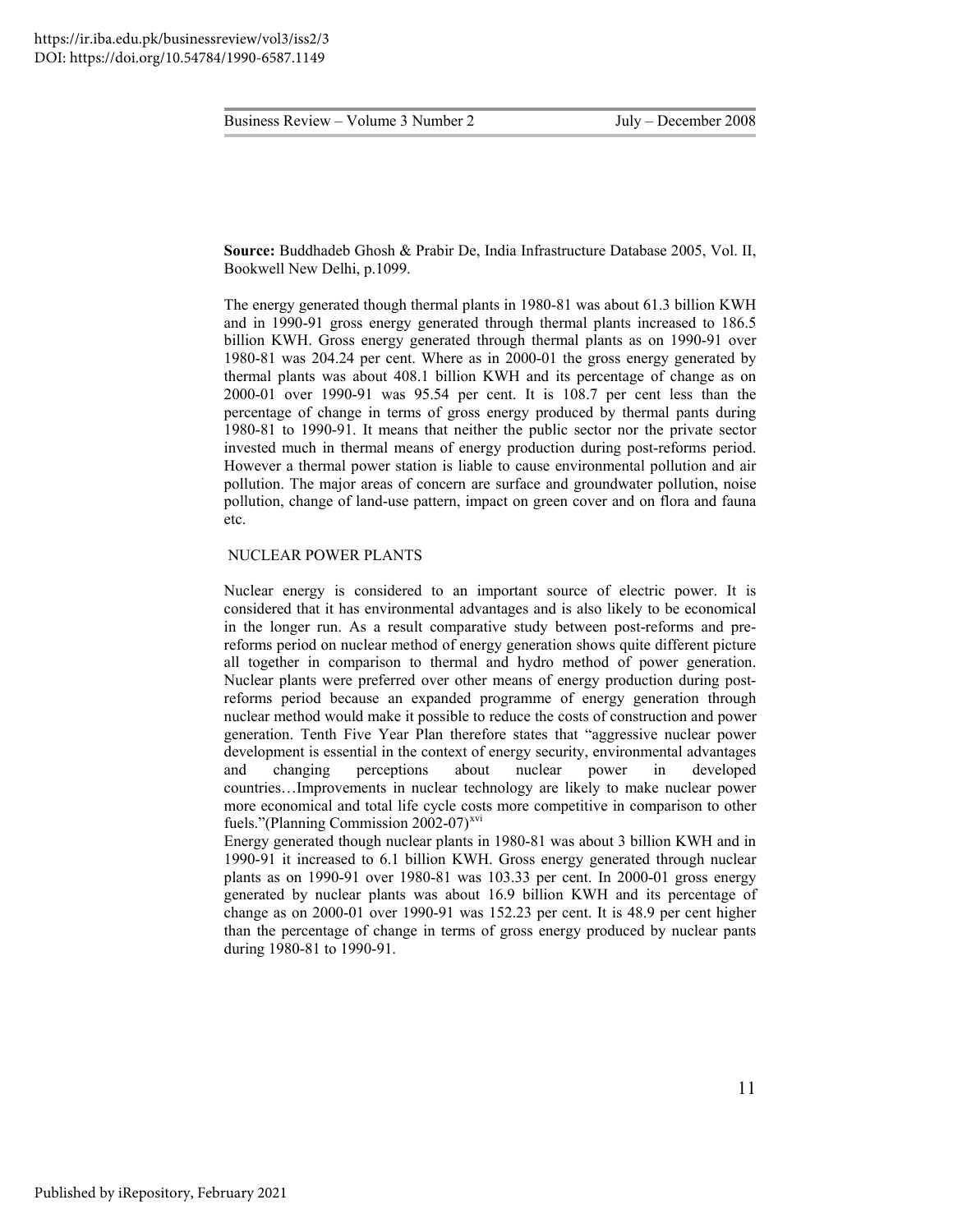#### GROSS POWER GENERATION BY ALL PLANTS

In 1980-81 the gross energy generated was about 120.8 billion KWH and in 1990-91 the gross energy generated increased to 264.3 billion KWH. The growth of gross energy generated as on 1990-91 over 1980-81 was 103.15 per cent. Where as in 2000-01 the gross energy generated was about 499.5 billion KWH and its percentage of change as on 2000-01 over 1990-91 was 88.99 per cent. It is just 14.16 per cent less than the percentage of change in terms of gross energy generated during 1980-81 to 1990-91. It means that the open invitation rendered to private sector participation in the energy sector did not lead to increase in gross energy generated in the country. The policy of inducting private investment into the power sector was expected to result in the addition of 17588 MW of power capacity during the Ninth Plan. But the actual addition was 5061 MW, which is a mere 29 per cent of the target. The main impediments in private sector investment in power sector according to the Tenth Five Year Plan have been:

- "The chronic financial weakness of SEBs.
- Unviable tariffs to IPPs, due to factors such as high cost of liquid fuels, risk factors and slow growth in demand …
- The absence of an enabling regulatory, legislative and market environment.
- The slow pace of reform in the power sector and related sectors such as coal, transport.
- The inability to deliver bankable contractual frameworks.
- The lack of recognition of the fact that the distribution segment would need to be made efficient and bankable before private investment and competition emerges in generation" (Planning Commission  $-2002-07$ ).<sup>[xvii](#page-20-1)</sup>

According to energylineindia.com the country's total generation capacity stood at 124172 MW as on March 17, 2006. Of this, the thermal and hydro segments accounted for 82369 MW and 32335 MW capacities respectively. The renewable energy source-based generation capacity was pegged at 6,158 MW while the rest was nuclear generation capacity. In the thermal segment, coal-fired capacity was put at 68433 MW.[xviii](#page-20-1) Gas-based capacity accounted for 12,734 MW while the rest was based on costly liquid fuels.

## **RURAL ELECTRIFICATION**

Rural electrification is an important component in rural development, because the availability of power in rural areas will lead to economic development. As a result Indian Government has been making plans and allocating finance for village electrification since beginning of the planning process. Around 86 per cent of the villages have been electrified up the year 2005. However **table 4** below reveals that there has been a deceleration in the rural electrification programme during the Eighth Five Year Plan and the Ninth Five Year Plan compared to the Sixth Five Year Plan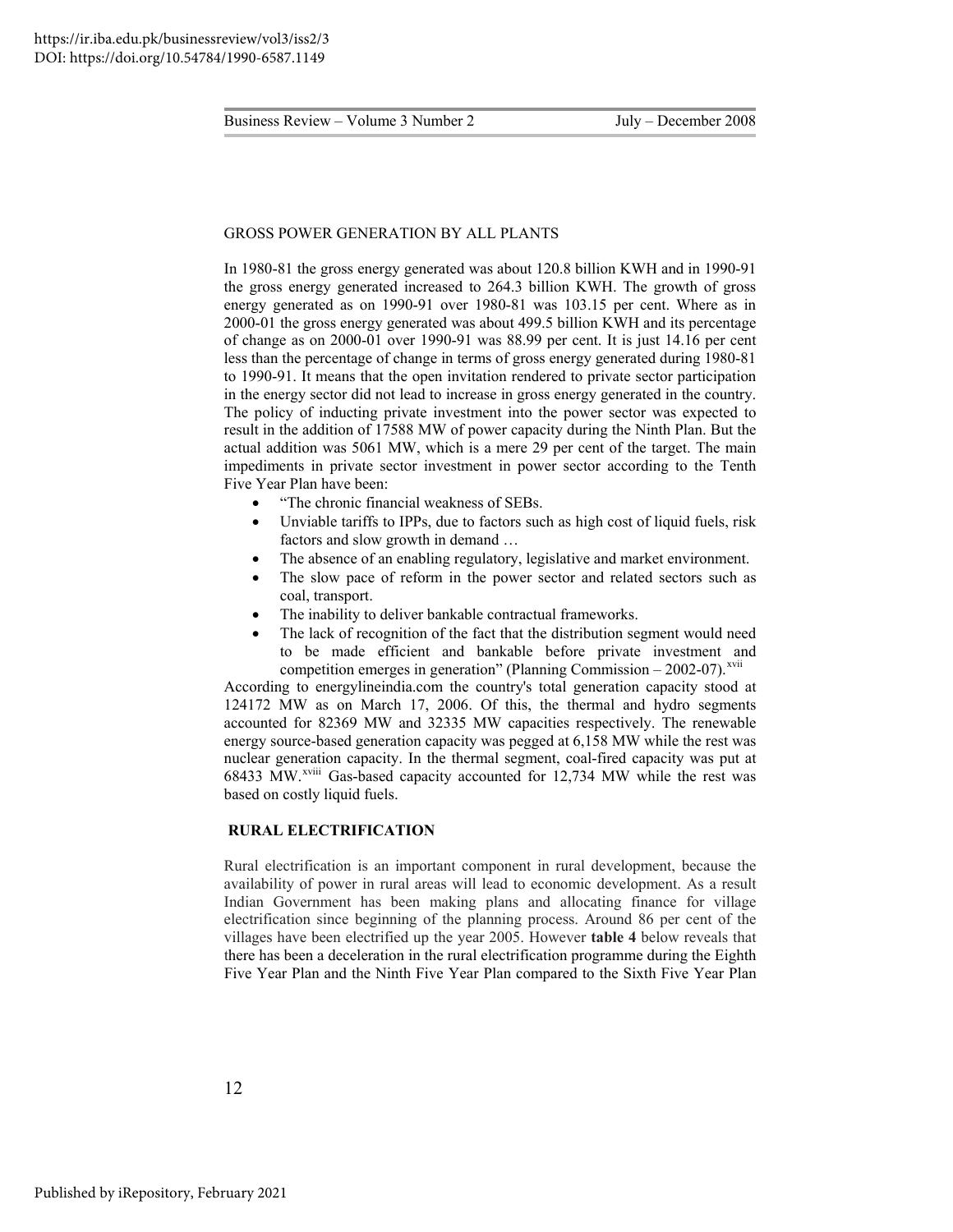and Seventh Five Year Plans. As a result about 70 per cent of the rural households are yet to get electric connections. **Table: 4** 

| Year           | Villages<br>Electrified<br>in 2000s | Villages<br>Electrified<br>as $%$ of<br>total<br>villages | Pump sets<br>energized<br>2000s |
|----------------|-------------------------------------|-----------------------------------------------------------|---------------------------------|
| 1980-81        | 272.4                               | 47.3                                                      | 4330.5                          |
| 1985-86        | 390.3                               | 67.7                                                      | 6152.0                          |
| 1990-91        | 481.1                               | 83.1                                                      | 8909.1                          |
| 1991-92        | 487.2                               | 84.1                                                      | 9391.1                          |
| 1992-93        | 490.8                               | 84.8                                                      | 9851.2                          |
| 1993-94        | 494.2                               | 85.3                                                      | 10276.6                         |
| 1994-95        | 497.7                               | 86.3                                                      | 10619.5                         |
| 1995-96        | 501.8                               | 86.7                                                      | 11104.1                         |
| 1996-97        | 498.8                               | 84.9                                                      | 11565.3                         |
| 1997-98        | 502.0                               |                                                           | 11849.4                         |
| 1998-99        | 504.7                               |                                                           | 12215.1                         |
| 1999-00        | 506.9                               |                                                           | 12514.2*                        |
| 2000-01        | 508.1                               |                                                           |                                 |
| 2001-02        | 512.2(a)                            |                                                           |                                 |
| 2002-03        | 492.3(a)                            |                                                           |                                 |
| $1 - 1 - 2005$ | 497.1                               | 84.7                                                      | 14290.6                         |

#### **Progress in Rural Electrification**

**Note:**\* Also comprises the latest data as per the Tenth Plan Document @ Also comprises the data given in India Infrastructure Database 2005, Vol. II, p.1069.

**Source:** Bani P. Banerjee, Handbook of Energy and the Environment in India, Oxford University Press, 2005, p.181.

About 80000 villages remain to be electrified, of these, 18000 villages are in remote and difficult areas where grid supply may not be feasible. Non-conventional energy sources have to play a critical role in electrifying these villages and meeting their energy needs. The Tenth Five Year Plan therefore rightly holds that "the actual benefits of the investments made in the rural electrification programme can only be realized if the people are in a position to use electricity for their day-to-day activities as well as for industrial and commercial activity. Therefore … rural electrification programme … must also ensure more widespread use of electricity by the rural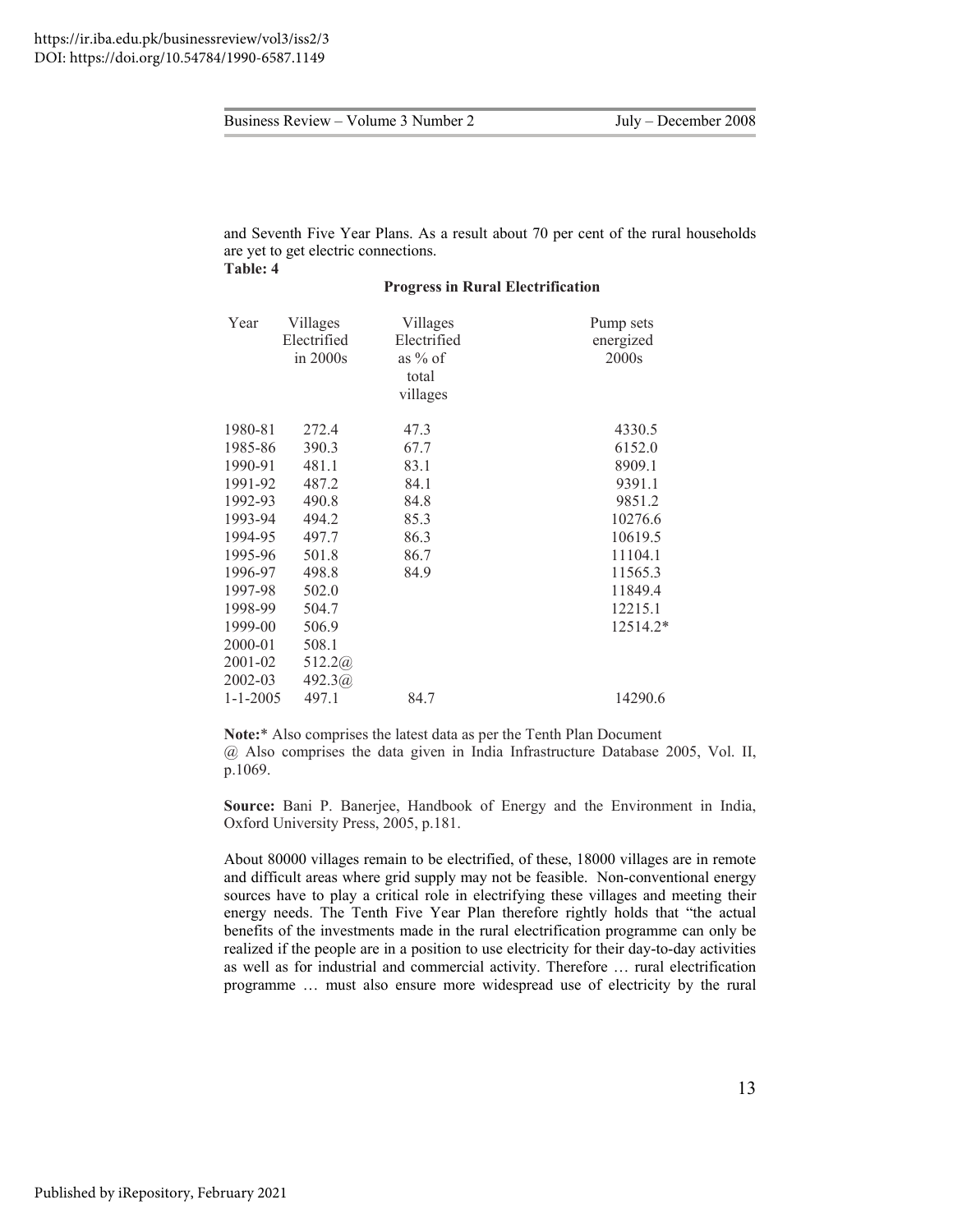people in a time-bound manner" (Planning Commission  $-2002-07$ ).<sup>[xix](#page-20-1)</sup> For this involvement of the community NGOs and Panchayati Raj Institutions has been envisaged and Rajiv Gandhi Grameen Vidyutikaran Yojna (RGGVY) programme has been incited to achieve this objective. At present, only 44 per cent of the rural households have access to electricity. The services of Central Public Sector Undertakings (CPSUs) have been offered to the States for assisting them in the execution of rural electrification projects as per their willingness and requirement.

#### PROGRESS OF IMPLEMENTATION OF RGGVY

As per Economic Survey 2005-2006 the following programmes have been undertaken and implemented under Rajiv Gandhi Grameen Vidyutikaran Yojna:

- "So far 187 projects for 191 districts have been sanctioned covering 22 States at the cost of Rs.6,241.86 crore covering 51,284 un-electrified villages and 69.29 lakh rural households, of which 45.15 lakh are BPL households.
- Notice Inviting Tenders (NITs) have been issued for projects covering 163 districts.
- Contracts have been placed for projects covering 95 districts covering 41,461 un-electrified villages and 9,379 electrified villages.
- CPSUs are working in 131 districts.
- 1,941 villages have been electrified till December, 2005"[xx](#page-20-1)

Since around 18000 villages are located in remote and difficult areas the Tenth Plan has proposed to electrify 5000 villages through decentralized energy sources (Planning Commission).<sup>[xxi](#page-20-1)</sup>

# **CONCLUSION**

In India we are at the crossroad of development of the power sector. Since independence tremendous strides have been made in this sector. Despite this much more remains to be done. Power has been one of the main drivers of the growth of our economy. It is essential to ensure that lack of power does not become a drag on the accelerated growth which we are aiming at. The estimated capacity addition of 1 lac MW during the  $10<sup>th</sup>$  and  $11<sup>th</sup>$  plan will need periodic review so that it is in line with the projected GDP growth rate at 9 percent per annum during the  $10<sup>th</sup>$  Plan and explosion of growth in the IT sector. Supply and demand gap is likely to widen, unless capacity addition is more than doubled in each of the next two Five Year Plan periods compared to the  $8<sup>th</sup>$  and  $9<sup>th</sup>$  Plans.

The power sector in India therefore needs the concept of an integrated energy strategy. It means a system and process of coordinated decision-making and actions that bring various energy activities and decisions into a common framework. The institutional structure that allows integration of energy decision-making would rest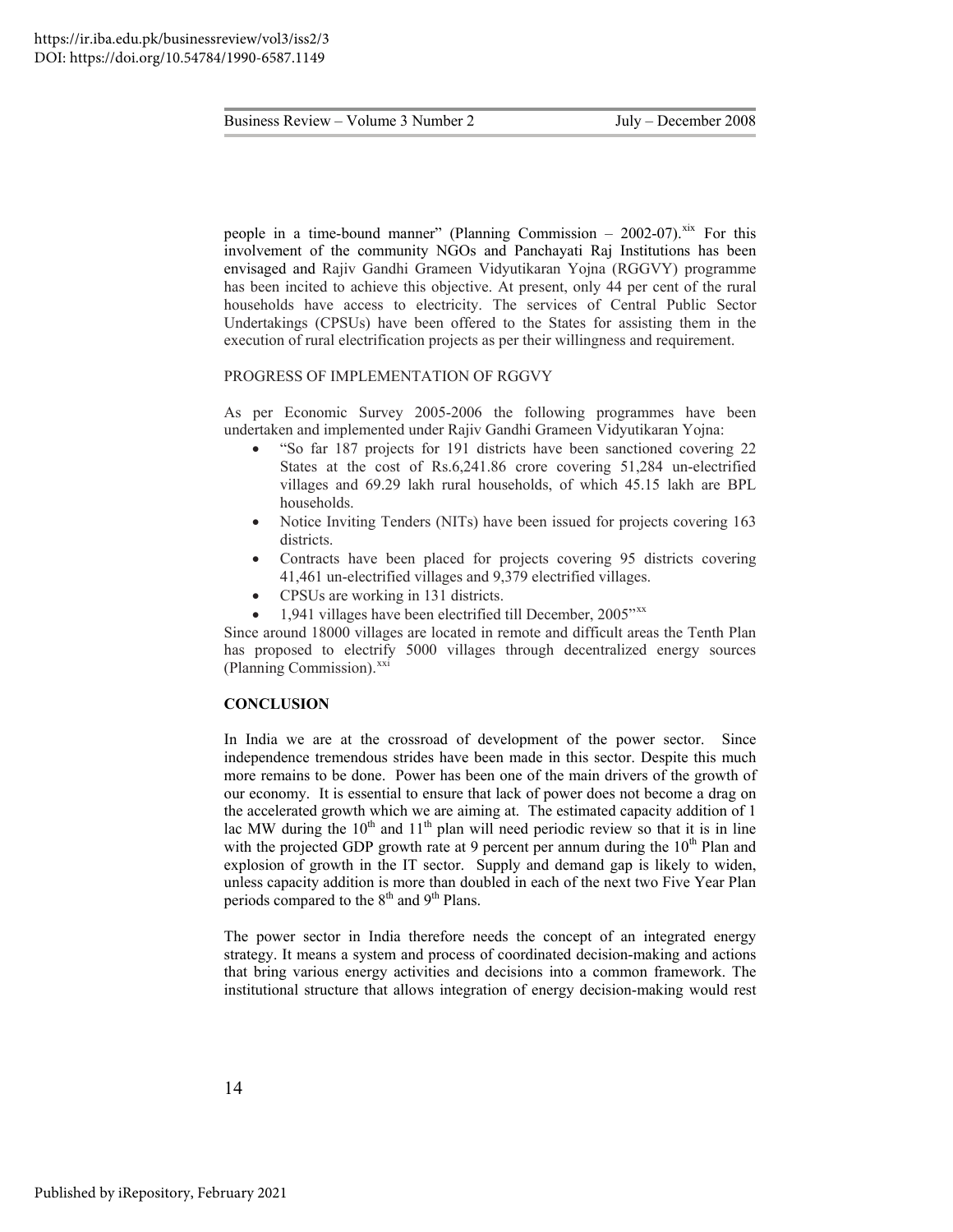on a system of integrated analysis, monitoring and coordinated decision-making that becomes a regular part of policy formulation and implementation.

For example T & D losses comprise both the technical and commercial losses. T & D losses appear significantly in Low-Tension system and High-Tension sectors. Prayas, an NGO, brought this in its study by stating that "the starting point in the battle against excessive T and D losses should be to institute an effective energy audit at the HT level. Such an approach is desirable for many reasons, which include relatively small requirements of investment and managerial efforts, high cost-benefit ratio, higher tariff and small number of consumers" (Godbole  $-2002$ ). $^{xxii}$  $^{xxii}$  $^{xxii}$ 

The second-generation reforms should focus on open access to transmission and distribution system. CERC has already notified grid code for the control and dispatch of power from one system to other system and asked suggestions from those involved in the sector. Open access to the transmission and distribution facilities by various utilities will enable wheeling of power from one region to other region at the lowest cost to the consumers and would further encourage investments in transmission network and generating capacities. This will introduce competition not only among various generating companies but also at the distribution level and will enable improvements in revenue collection and in which the voltage and frequency will be maintained at nominal levels. Only then India will be able to reap the fullest benefits of Power Pooling.

Reforms should aim at allowing freedom to the consumers to get power from any distributor/generating company of his choice and also introduction of differential pricing of power according to the time of the day giving incentives to users to shift their demand to the off peak period. There should be a mandatory provision to encourage use of solar energy for heating, say water heating, in certain categories of buildings.

The power sector today is in need of a holistic approach to reap the potential benefit which various reforms could render. Thus there is a "need for a coordinated movement across all sectors linked to the provision of energy services" (TERI – 2002).<sup>[xxiii](#page-21-0)</sup> The success of reforms in India "will depend upon the existence of some sort of restraining or disciplining mechanism in the sector. In the absence of which, efforts made will likely result in a transition from inefficient public ownership to profit-gouging monopolies or oligarchies" (Phadke and Rajan - 2003). $^{xxiv}$  $^{xxiv}$  $^{xxiv}$  Thus to enable competition, acceleration of economic growth and to raise the comfort level of the common man, the major challenge of the power sector is to continue with the reforms, improve the financial health of the utilities, so that power could be made available at quality and affordable price.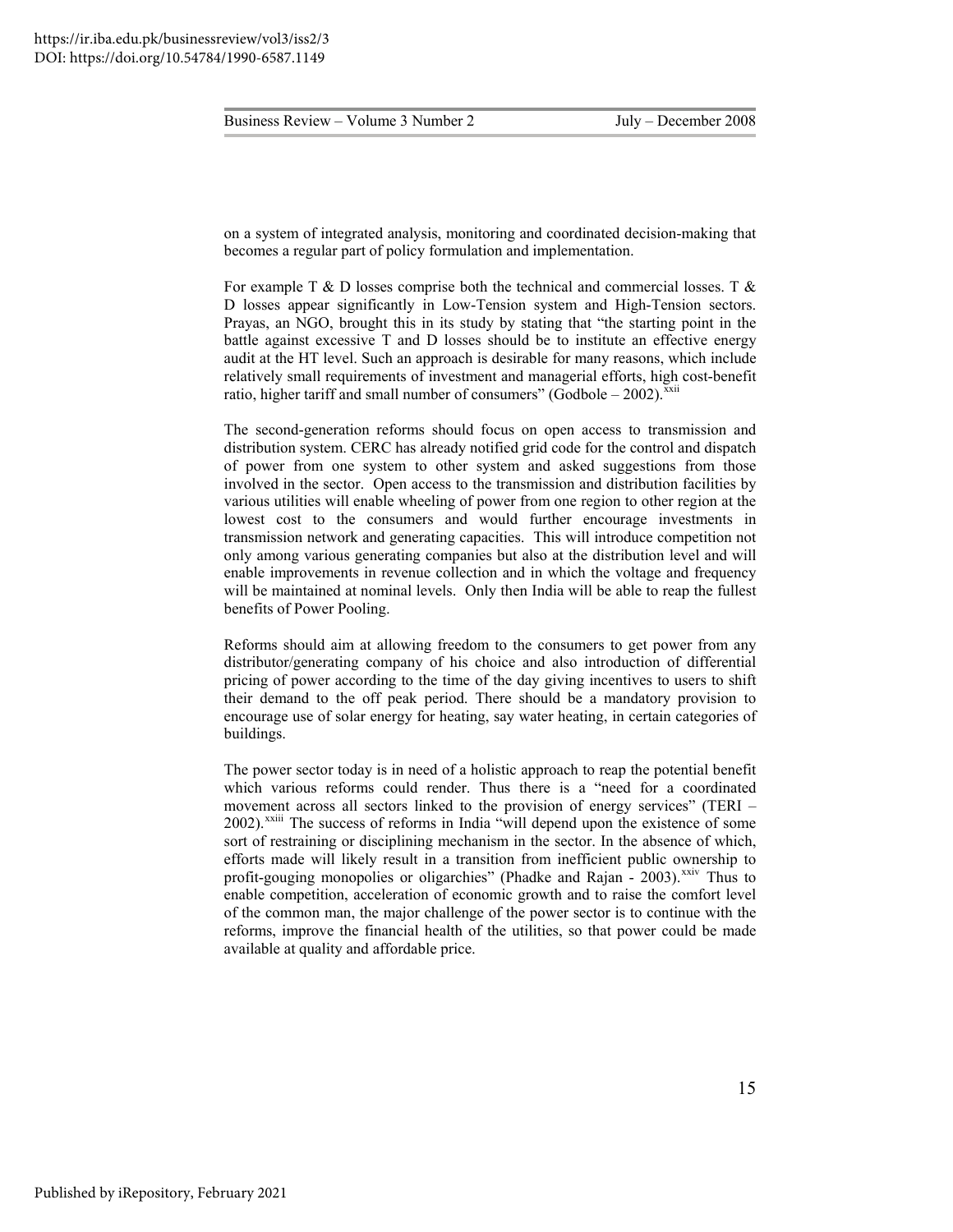## **FOOT NOTES**

<sup>i</sup> S. Ramaswamy and T. Tamizh Chelvam, "Energy and Economic Development", in Infrastructure Development for Economic Growth, M.V. Srinivasa Gowda and

Susheela Subrahmanya ed., Deep & Deep publications, New Delhi, 1997, p.118.<br>ii Anil Kalkodkar, "Fast Breeding Nuclear Energy", Yojana, Vol. 48, January 2004,

No. 1, p. 37.

iii Government of India, Planning Commission, Draft Fifth Five Year Plan, 1974-79, Vol. II, p. 117.

iv Government of India, Planning Commission, Draft Ninth Five Year Plan, 1997- 2002, Vol. II, p. 215.

v Government of India, Tenth Five Year Plan, Chapter 8.2, p. 914.

vi Amol Phadke and Sudhir Chella Rajan, "Electricity Reforms in India: Not Too Late to Go Back to the Drawing Board", Economic and Political Weekly, July 19-25, 2003, Vol. XXXVIII No 29, p. 3061.

vii I.V. Trivedi, in "Commerce Education in the New Millennium", RBAS Publishers, Jaipur, p.83-84.

viii R Venkatapathey and R. Rani Geetha Priyadarshini, "Current status of Power, the Key Infrastructure in India", in Infrastructure Development and Financing, S. Ganesan, ed., Kanishka Publishers, Distributors, New Delhi, p. 311.

 $\mu$ <sup>ix</sup> Planning Commission, Government of India, Tenth Five Year Plan, chapter 8.2, p. 910.

x S.P. Gupta, India Vision 2020, Planning Commission, Government of India, New Delhi, 2004, p. 113.

xi Bani P. Banerjee, Handbook of Energy and the Environment in India, Oxford University Press, New Delhi, 2005, p. 176.

xii Ibid., p. 178.

xiii Tenth Five Year Plan, Infrastructure Power, Chapter 8.2, Planning Commission, Government of India, p. 901.

xiv Ken Koyama, Energy Strategies in China and India and Their Implications, This report, part of a study project conducted in FY2000 on behalf of the Agency of Natural Resources and Energy, p.15.

xv Tenth Five Year Plan, Infrastructure Power, Chapter 8.2, Planning Commission, Government of India, New Delhi, p. 910 & 911.

 $xvi$  Ibid., p. 911.

<sup>xvii</sup> Ibid., p. 912.<br> $x^{\text{viii}}$  http://www.energylineindia.com, on  $10^{\text{th}}$  April, 2006.

xix Op.Cit., Tenth Five Year Plan, p. 914.<br>xx Economic Survey, 2005-2006, Government of India, p. 181. xxi Op. Cit., Tenth Five Year Plan, p. 927.

<sup>xxii</sup> 'HT Energy Audit: The crucial Starting Point For Curbing Revenue Loss', Prayas Occasional Report, February 2002, as stated by Godbole, Madhav, op cit., p. 2199.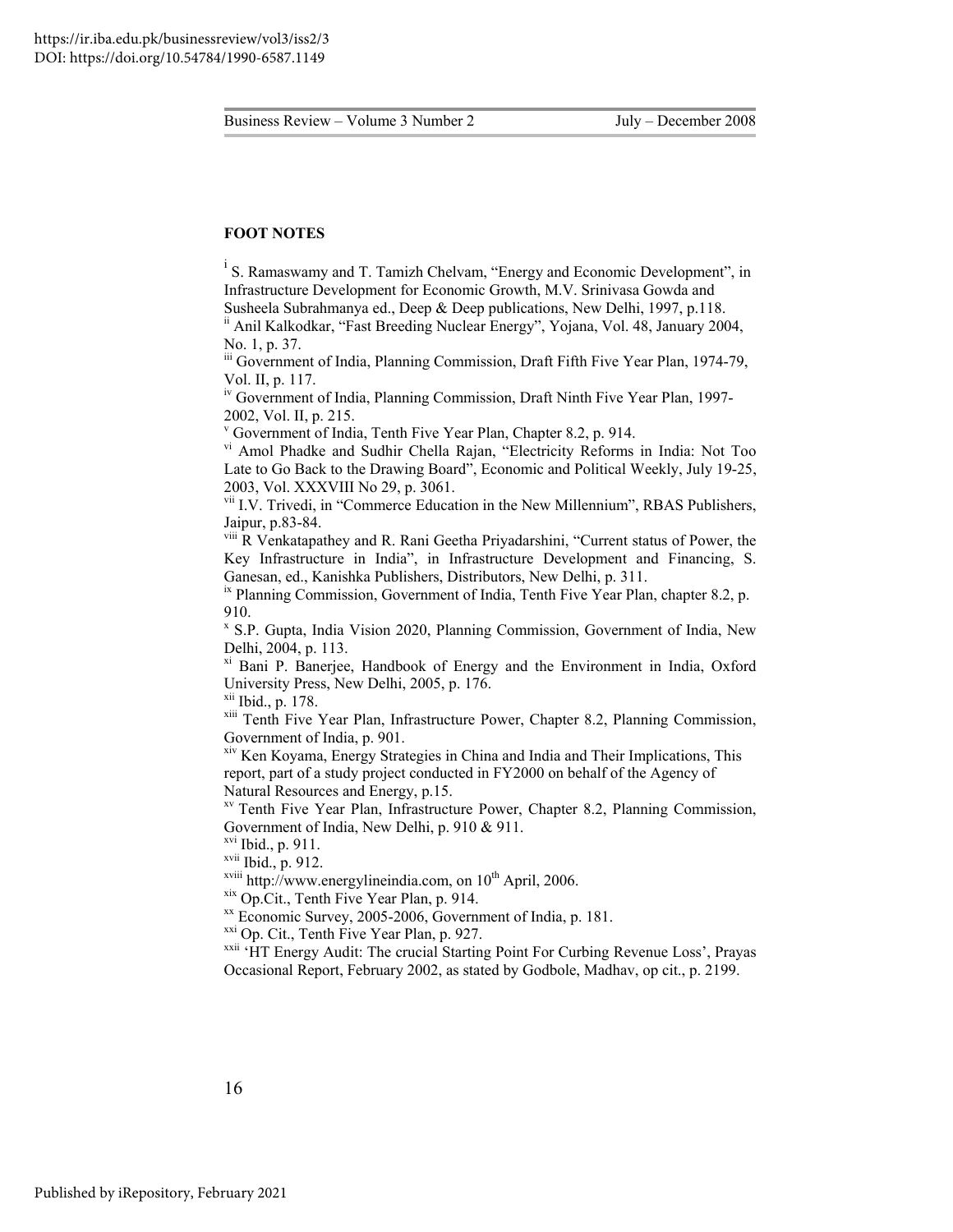xxiii TERI (Tata Energy Research Institute), "Defining an Integrated energy Strategy for India", 2002, p. 41.

xxivAmol Phadke and Sudhir Chella Rajan, Op Cit., p. 3062.

#### **REFERENCES**

Anbumani, V. and K. Amuthavalli*, "Development of Electric Power",* in Infrastructure Development for Economic Growth, M.V. Srinivasa Gowda and Susheela Subrahmanya ed., Deep & Deep Publications, New Delhi, 1997.

Banerjee, Bani P. Handbook of Energy and the Environment in India, Oxford University Press, New Delhi, 2005.

Central Electricity Authority (CEA), 1997: *Fourth National Power Plan 1997-2012*, New Delhi.

Dubash, Navroz K and Sudhir Chella Rajan. "Power Politics Process of Power Sector Reform in India". Economic and Political Weekly, September 1-7, 2001, Vol XXXVI, No 35.

Dubash, Navroz K, *"The Changing Global Context for Electricity Reform"* in WRI: Power Politics.

Economic Survey 2005-2006, Ministry of Finance, Economic Division, Government of India New Delhi.

Economic Survey 2004-2005, Ministry of Finance, Economic Division, Government of India New Delhi.

Economic Survey 2003-2004, Ministry of Finance, Economic Division, Government of India New Delhi.

Economic Survey 2002-2003, Ministry of Finance, Economic Division, Government of India, New Delhi.

Economic Survey 2000-2001 Ministry of Finance, Economic Division, Government of India, New Delhi.

Ganesan, P. and S. Ratinavel, *"Empowering India with Power Sector Development",* in Infrastructure Development and Financing, S. Ganesan, ed., Kanishka Publishers, Distributors, New Delhi, 2001.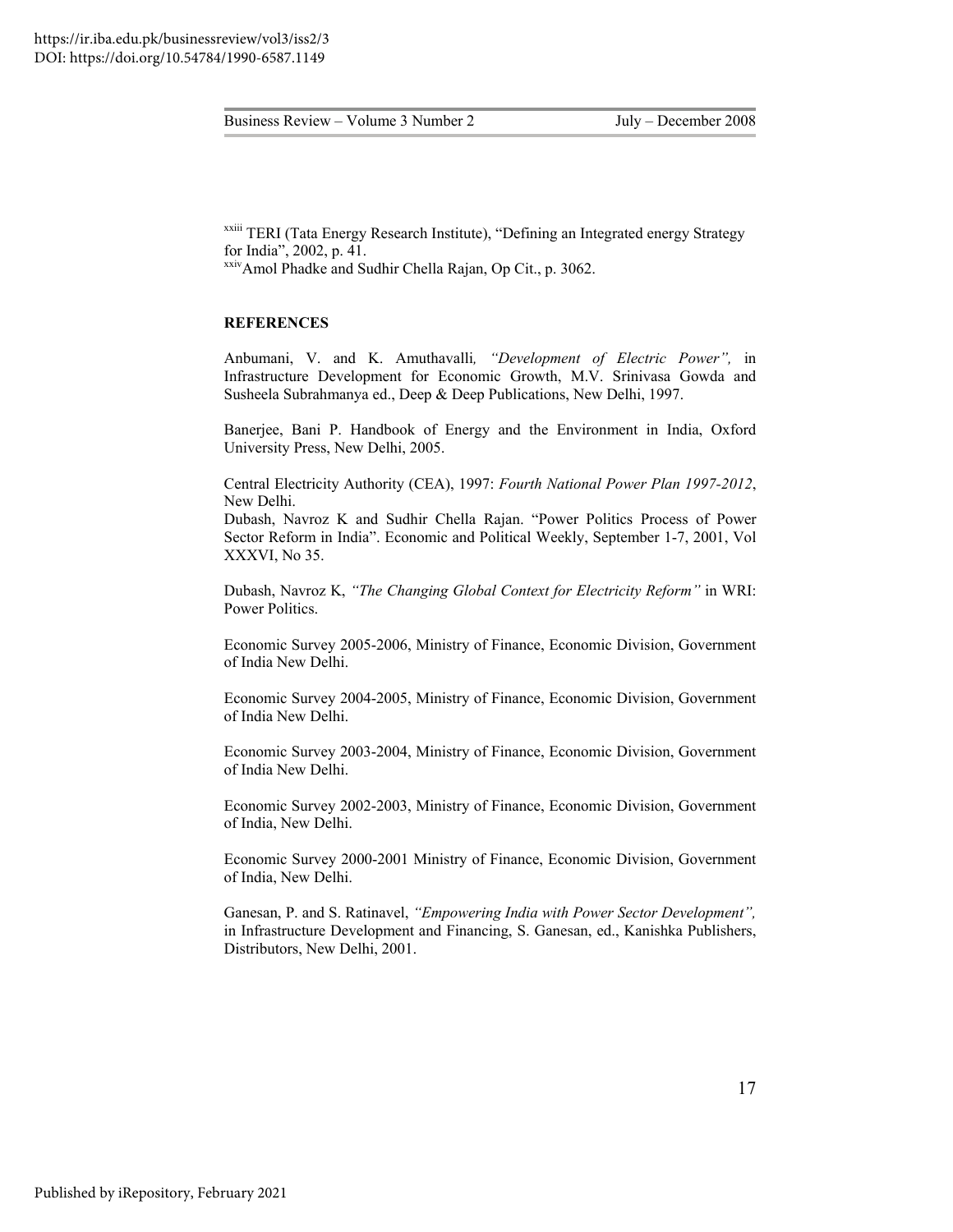*Godbole, Madhav. "Power sector Reforms: If Wishes Were Horses", Economic and Political Weekly, February 16-22, 2002, Vol. XXXVII, No: 7,* 

Godbole, Madhav. "Electricity Bill, 2001: Need for a Fresh Look". Economic and Political Weekly, May18-24, 2002, Vol. XXXVII, No: 20, Pp. 1874 – 1878.

Godbole, Madhav: *Electricity Regulatory Commissions: The Jury Is Still Out*, Economic and Political Weekly, Vol. XXXVII No. 23, June 8, 2002.

*Government of India, Planning Commission, Draft Fifth Five Year Plan*, 1974-79, Vol. II.

Government of Orissa, "Report of the Committee on Power Sector Reforms in Orissa". October 2001.

Kalkodkar, Anil: *"Fast Breeding Nuclear Energy"*, Yojana, Vol. 48, January 2004, No. 1.

Koyama, Ken, *"Energy Strategies in China and India and Their Implications",* This report, part of a study project conducted in FY2000 on behalf of the Agency of Natural Resources and Energy.

Lynch, Richard, *"An Energy Overview of India"* U.S. Department of Energy Washington, USA, mailto:richard.lynch@hy.doe.gov

Magesh, R. and R. Duraipandian, *"Infrastructure Development and India's Power Policies"*, in Infrastructure Development and Financing, S. Ganesan ed., Kanishka Publishers, New Delhi, 2001.

Misra, S.K. & V.K. Puri: *Economic Environment of Business*, Himalaya Publishing House, Mumbai, 2002.

Kannan, K.P. and N. Vijayamohanan Pillai: *Plight of the Power sector in India Inefficiency, Reform and Political Economy*, Centre for Development Studies, Thiruvananthapuram, Kerala.

Pachauri, Shonali and Daniel Spreng: *Energy Use and Energy Access in Relation to Poverty,* Economic and Political Weekly, Vol. XXXIX No. 3, January 17, 2004.

Phadke, Amol and Sudhir Chella Rajan: *Electricity Reforms in India: Not Too Late to Go Back to the Drawing Board*, Economic and Political Weekly, July 19-25, 2003, Vol. XXXVIII No 29.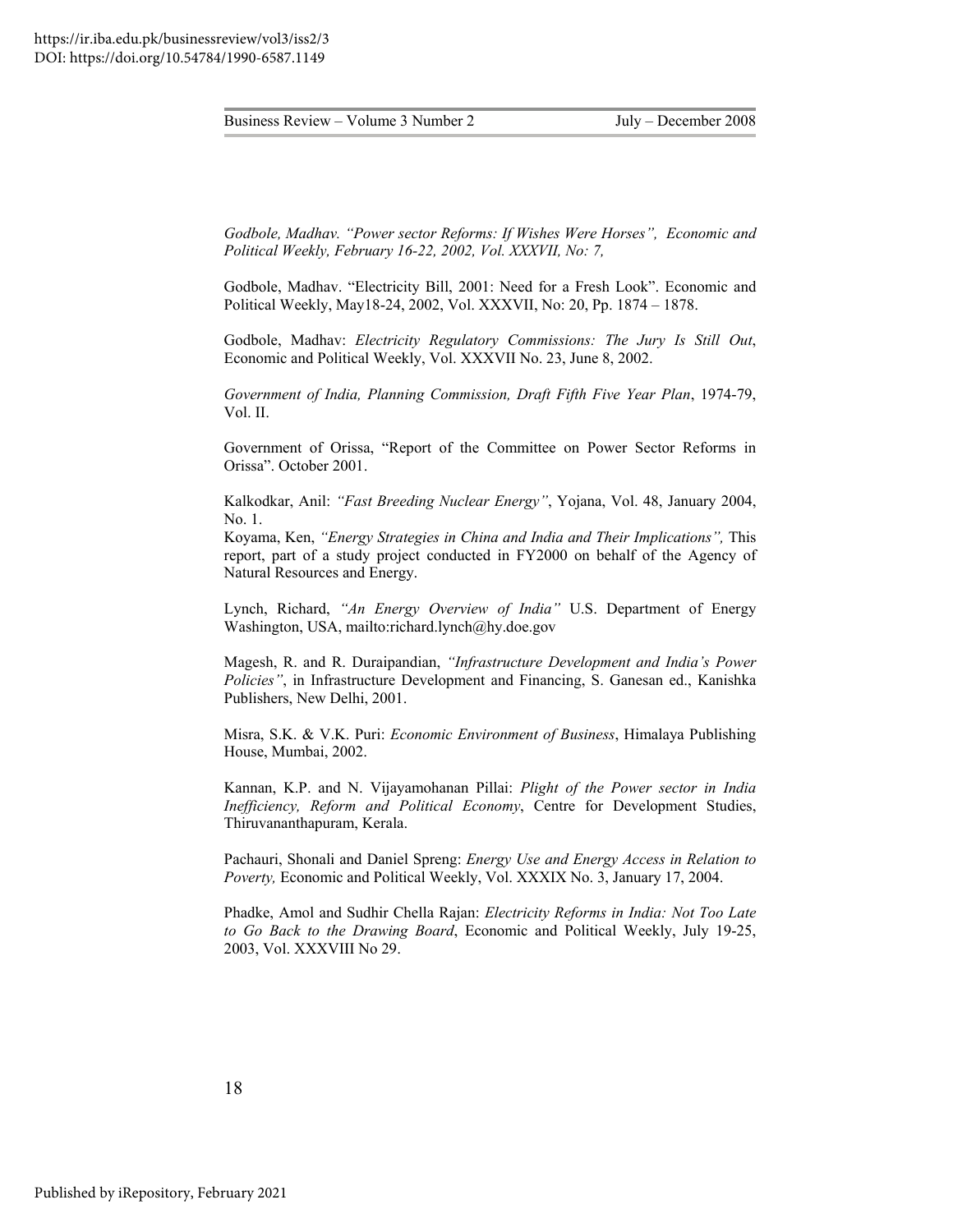This is an Adobe<sup>®</sup> Illustrator<sup>®</sup> file that was saved without PDF content. To place or open this file in other applications, it should be re-saved from Adobe Illustrator with the "Create PDF Compatible File" option turned on. This option is in the Illustrator Native Format Options dialog box, which appears when saving an Adobe Illustrator file using the Save As command.

This is an Adobe® Illustrator® file that was saved without PDF content. To place or open this file in other applications, it should be re-saved from Adobe Illustrator with the "Create PDF Compatible File" option turned on. This option is in the Illustrator Native Format Options dialog box, which appears when saving an Adobe Illustrator file using the Save As command.

This i saved To pla appli Adob Com optic Optio savin Save

This is an Adobe<sup>®</sup> Illustrator<sup>®</sup> file that was saved without PDF content. To place or open this file in other applications, it should be re-saved from Adobe Illustrator with the "Create PDF Compatible File" option turned on. This option is in the Illustrator Native Format Options dialog box, which appears when saving an Adobe Illustrator file using the Save As command.

This is an Adobe® Illustrato saved without PDF content To place or open this file in applications, it should be re Adobe Illustrator with the ' Compatible File" option tur option is in the Illustrator N Options dialog box, which saving an Adobe Illustrator Save As command.

This is an Adobe® Illustrator® file that was saved without PDF content. To place or open this file in other applications, it should be re-saved from Adobe Illustrator with the "Create PDF Compatible File" option turned on. This option is in the Illustrator Native Format Options dialog box, which appears when saving an Adobe Illustrator file using the Save As command.

This is an Adobe® Illustrator® file that was saved without PDF content. To place or open this file in other applications, it should be re-saved from Adobe Illustrator with the "Create PDF Compatible File" option turned on. This option is in the Illustrator Native Format Options dialog box, which appears when saving an Adobe Illustrator file using the Save As command.

This i saved To pla appli Adob Com optic Optio savin Save

Published by iRepository, February 2021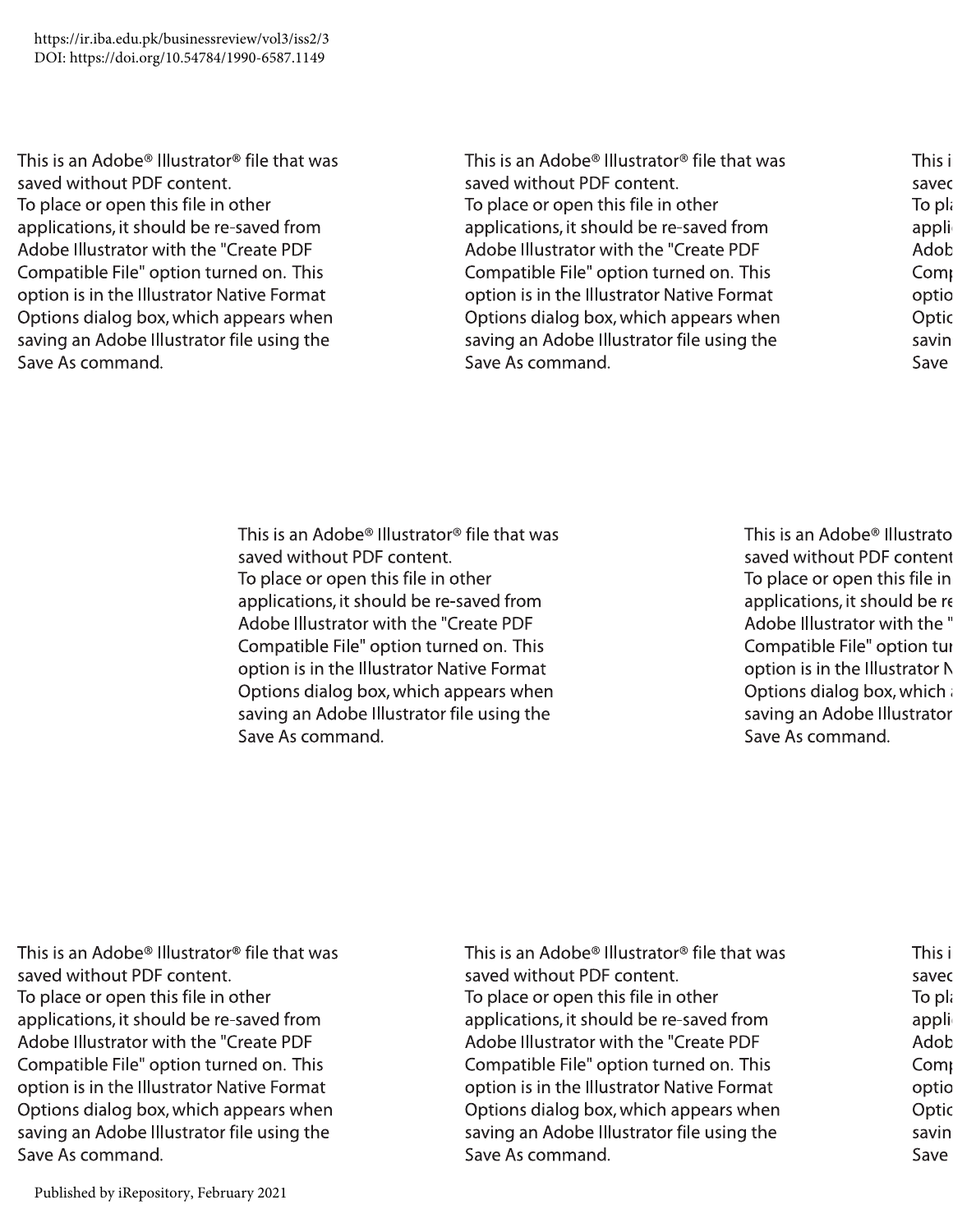<span id="page-20-1"></span>World Bank & Public-Private Infrastructure Advisory Facility, *India Country Framework Report for Private Participation in Infrastructure.*

http://www.energylineindia.com.

http://www.Indiastat.com.

[http://www.mnes.nic.in](http://www.mnes.nic.in/), Annual Report, 2004-04, Ministry of Non-Conventional Energy Resources.

http://www.pfcindia.com, Comparative Performance during last five years (1998- 2003).

http://www.pfcindia.com, Growth of Power Sector in India.

[http://www.5paisa.com/cgi](http://www.5paisa.com/cgi%20bin/login/login.pl?Goto=http://regi.5paisa.com/5paisatrade/asp/InvRegistration.asp)  [bin/login/login.pl?Goto=http://regi.5paisa.com/5paisatrade/asp/InvRegistration.asp](http://www.5paisa.com/cgi%20bin/login/login.pl?Goto=http://regi.5paisa.com/5paisatrade/asp/InvRegistration.asp).

[http://www.windpowerindia.com/statyear/asp.](http://www.windpowerindia.com/statyear/asp)

A teleological explanation is thus one which explains parts in terms of the whole, details in terms of the structure to which they belong, structure in terms of its organizing principle, and process in terms of the pattern which it brings into being. In such process the determining factor – the teleological principle – is the implicit (or immanent) influence of the organizing principle in every phase. So it is the architect's blueprint that determines the process of building the house, the general's plan that determines the course of the battle.

> **Errol E. Harris,** *Mechanism and Teleology in Contemporary Thought* **Philosophy in Context, Vol.2, 1973, p. 51**

<span id="page-20-0"></span> $\overline{a}$